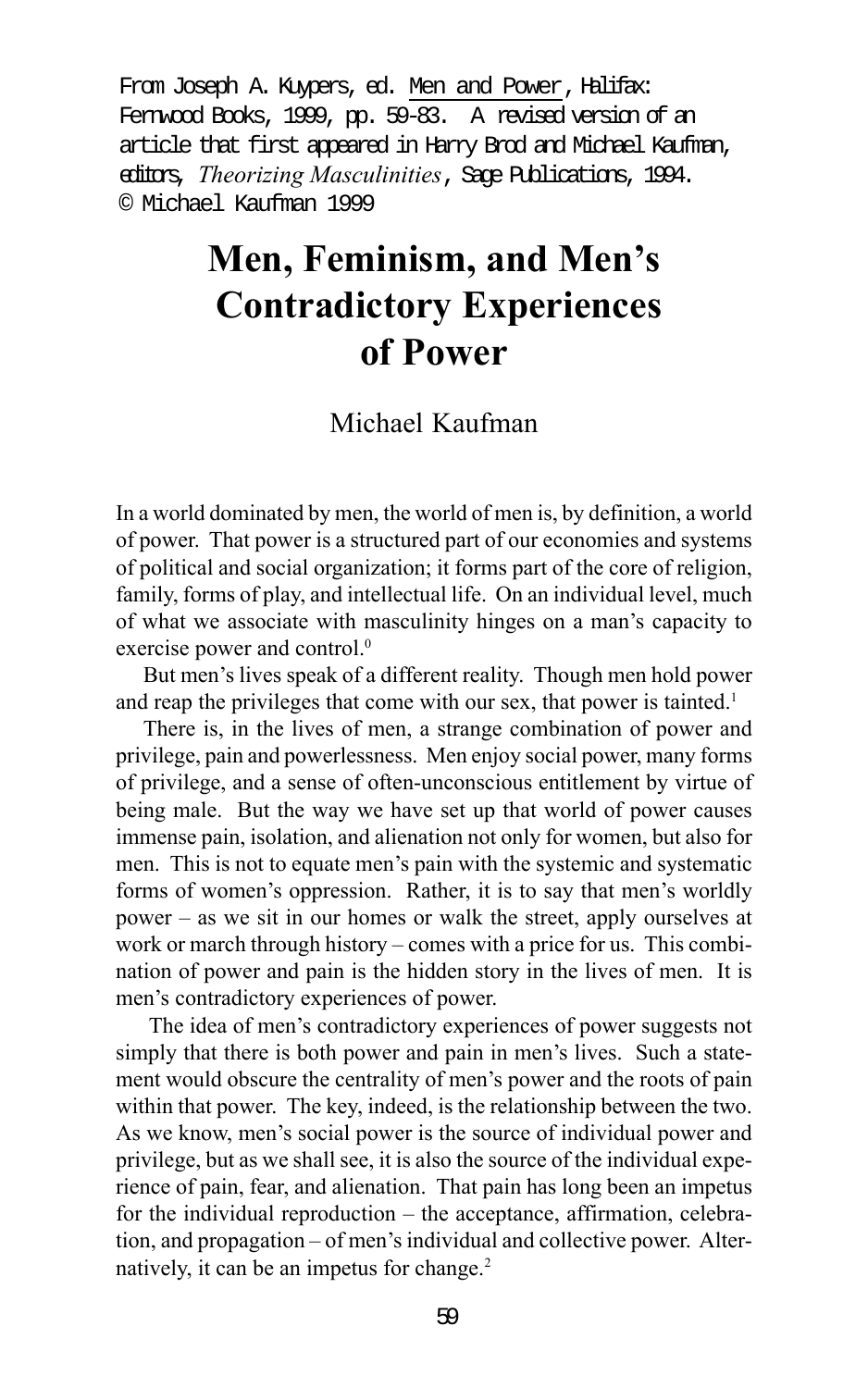The existence of men's pain cannot be an excuse for acts of violence or oppression at the hands of men. After all, the overarching framework for this analysis is the basic point of feminism – and here I state the obvious – that almost all humans currently live in systems of patriarchal power which privilege men and stigmatize, penalize, and oppress women.3 Rather, knowledge of this pain is a means to better understand men and the complex character of the dominant forms of masculinity.

The realization of men's contradictory experiences of power also allows us to better understand the interactions of class, race, sexual orientation, ethnicity, age and other factors in the lives of men – which is why I speak of contradictory experiences of power in the plural. It allows us to better understand the process of gender acquisition for men. It allows us to better grasp what we might think of as the *gender work* of a society.

An understanding of men's contradictory experiences of power, enables us, when possible, to reach out to men with compassion, even as we are highly critical of particular actions and beliefs, even as we challenge the dominant forms of masculinity. This concept can be one vehicle to understand how good human beings can do horrible things, and how some beautiful baby boys can turn into horrible adults. And it can help us understand how the majority of men can be reached with a message of change. It is, in a nutshell, the basis for men's embrace of feminism.

This article develops the concept of men's contradictory experiences of power within an analysis of gender power, of the social-psychological process of gender development, and of the relation of power, alienation and oppression. It looks at the emergence of pro-feminism among men, seeking explanations for this within an analysis of men's contradictory experiences of power. It concludes with some thoughts on the implications of this analysis for the development of counter-hegemonic practices by pro-feminist men that can have a mass appeal and a mainstream social impact.

## **Men's Contradictory Experiences of Power**

### **Gender and Power**

Theorizing men's contradictory experiences of power begins with two distinctions: The first is the well-known, but too-often glossed over, distinction between biological sex and socially-constructed gender. Derived from that is the second, that there is no single masculinity although there are hegemonic and subordinate forms of masculinity. These forms are based on men's social power but are embraced in complex ways by individual men who also develop harmonious and non-harmonious relationships with other masculinities.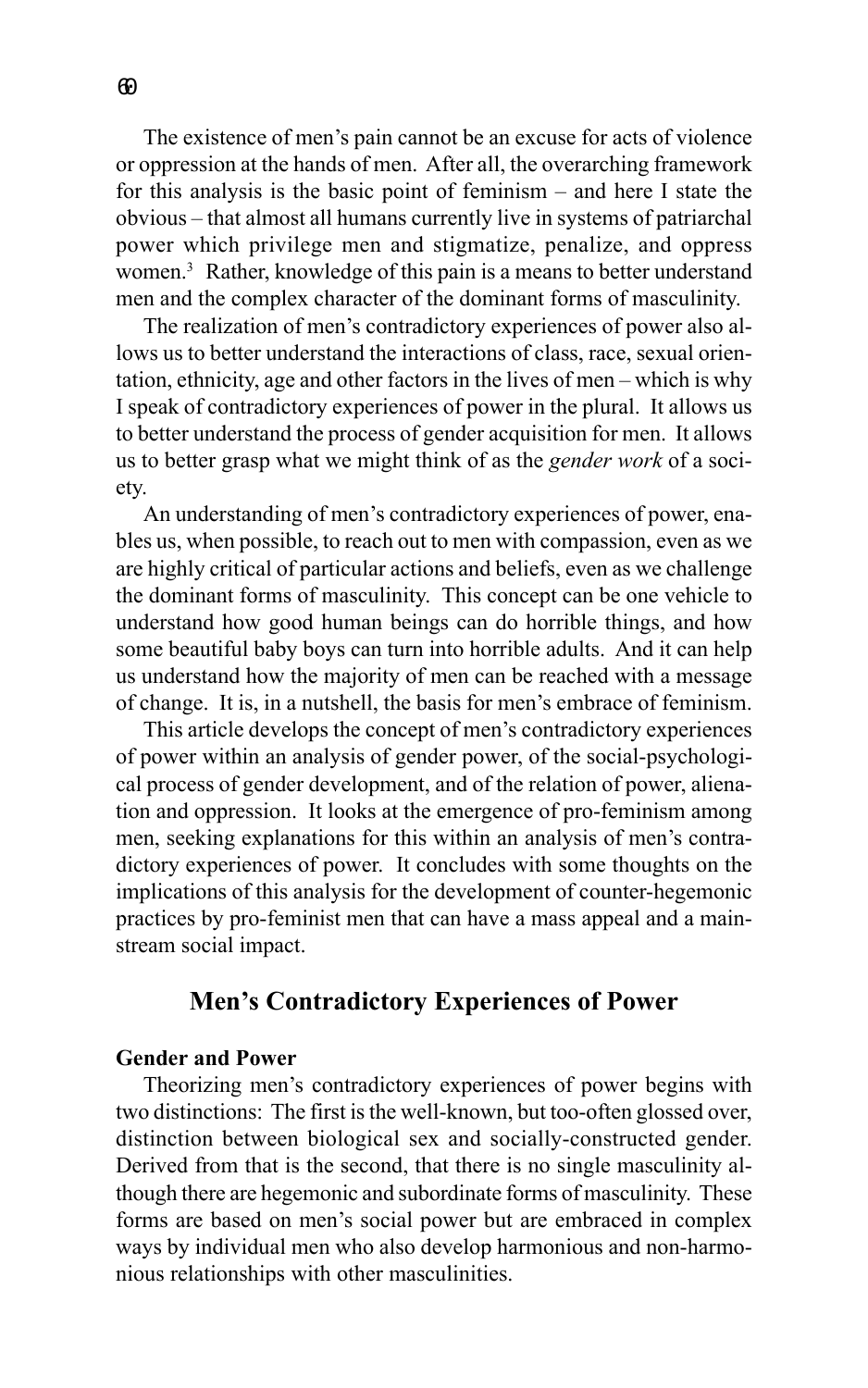The importance of the sex-gender distinction in this context is that it is a basic conceptual tool which suggests how integral parts of our individual identity, behavior, activities, and beliefs can be a social product, varying from one group to another, and, often, at odds with other human needs and possibilities. Our biological sex – that small set of absolute differences between all males and all females – doesn't prescribe a set and static natural personality.4 The sex/gender distinction suggests there are characteristics, needs and possibilities within our potential as females or males that are consciously and unconsciously suppressed, repressed, and channeled in the process of producing men and women. Such products, the masculine and the feminine, the man and the woman, is what gender is all about.<sup>5</sup>

Gender is the central organizing category of our psyches. It is the axis around which we organize our personalities, in which a distinct ego develops. I can no more separate "Michael Kaufman–human" from "Michael Kaufman–man" than I can talk about the activities of a whale without referring to the fact it spends its whole life in the water.

Discourses on gender have had a hard-time shaking off the handy, but limited, notion of sex-roles.<sup>6</sup> Certainly, roles, expectations, and ideas about proper behavior do exist. But the central thing about gender is not the prescription of certain roles and the proscription of others – after all, the range of possible roles are wide and changing and, what's more, are rarely adopted in a non-conflictual way. Rather, perhaps the key thing about gender is that it is a description of actual social relations of power between males and females and the internalization of these relations of power.

Men's contradictory experiences of power exist in the realm of gender. This suggests there are ways that gender experience is a conflictual one. Only part of the conflict is between the social definitions of manhood and possibilities open to us within our biological sex. Conflict also exists because of the cultural imposition of what Bob Connell calls hegemonic forms of masculinity.<sup>7</sup> While most men can not possibly measure up to the dominant ideals of manhood, these maintain a powerful and often unconscious presence in our lives. They have power because they describe and embody real relations of power between men and women, *and* among men: patriarchy exists not simply as a system of men's power over women, but also of hierarchies of power among different groups of men and between different masculinities.

These dominant ideals vary sharply from society-to-society, from era to era and, these days, almost from moment-to-moment. Each subgroup, based on race, class, age, sexual orientation or whatever, defines manhood in ways that conform to the economic and social possibilities of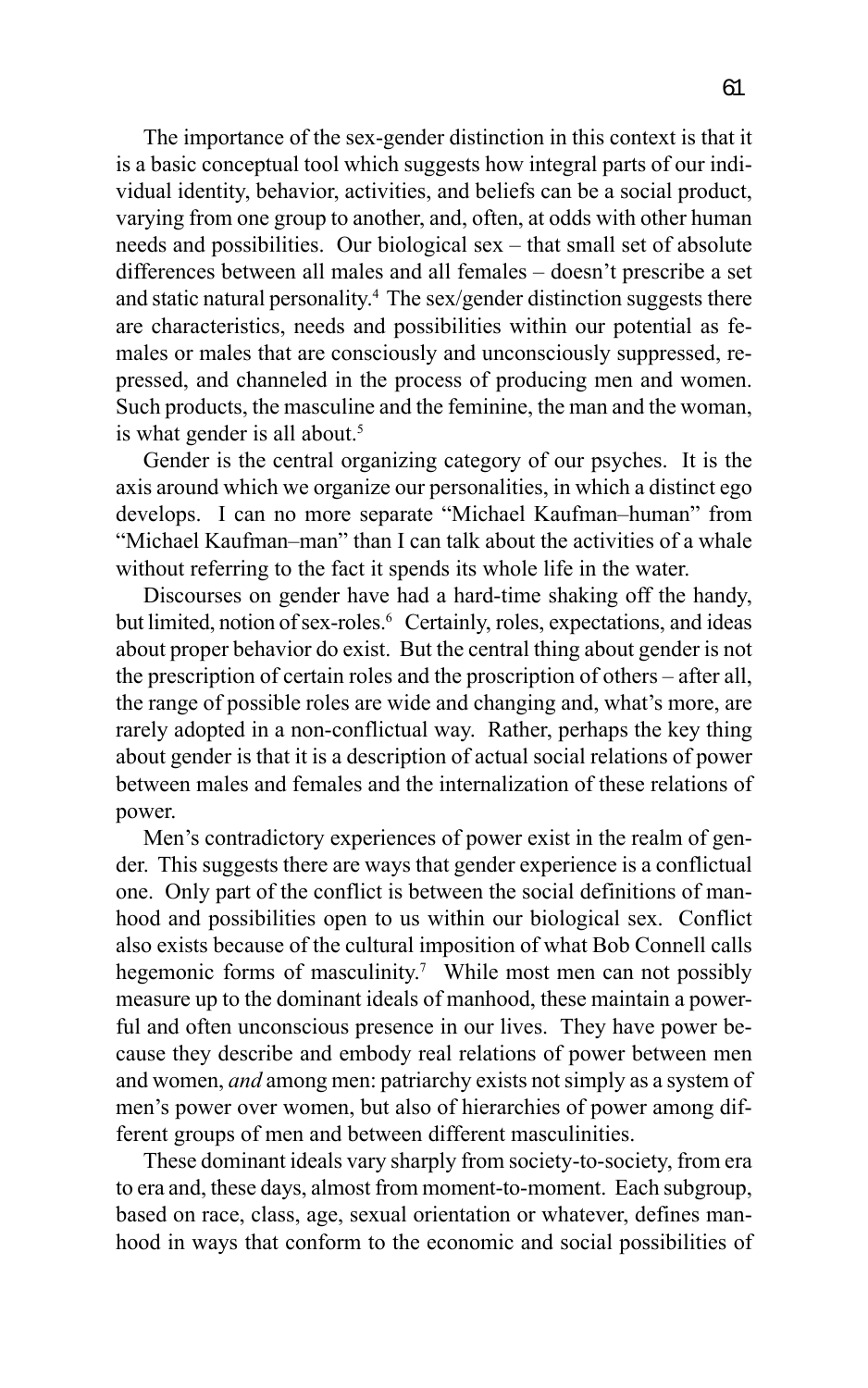that group. For example, part of the ideal of working-class manhood among white, North American men, stresses physical skill and the ability to physically manipulate one's environment, while part of the ideal of their upper-middle class counterparts stresses verbal skills and the ability to manipulate ones environment through economic, social and political means. Each dominant image bears a relationship to the reallife possibilities of these men and the tools at their disposal for the exercise of some form of power.8

#### **Power and Masculinity**

Power, indeed, in the key term when referring to hegemonic masculinities. As I argue at greater length elsewhere, $9$  the common feature of the dominant forms of contemporary masculinity is that manhood is equated with having some sort of power.

There are, of course, different ways to conceptualize and describe power. Political philosopher C.B. Macpherson points to the liberal and radical traditions of the last two centuries and tells us that one way we've come to think of human power is as the potential for using and developing our human capacities. Such a view is based on the idea that we are doers and creators able to use rational understanding, moral judgment, creativity, and emotional connection.10 We possess the power to meet our needs, the power to fight injustice and oppression, the power of muscles and brain, and the power of love. All men, to a greater or lesser extent, experience these meanings of power.

Power, obviously, also has a more negative manifestation. Men have come to see power as a capacity to impose control on others and on our own unruly emotions. It means controlling material resources around us. This understanding of power meshes with the one described by Macpherson because, in societies based on hierarchy and inequality, it appears that all people can't use and develop their capacities to an equal extent. You have power if you can take advantage of differences between people. I feel I can have power only if I have access to more resources that you do. Power is seen as power over something or someone else.

Although we all experience power in diverse ways, some that celebrate life and diversity, and others that hinge on control and domination, the two types of experiences aren't equal in the eyes of men for the latter is the dominant conception of power in our world. The equation of power with domination and control is a definition that has emerged over time in societies where various divisions are central to the way we've organized our lives: one class has control over economic resources and politics, adults have control over children, humans try to control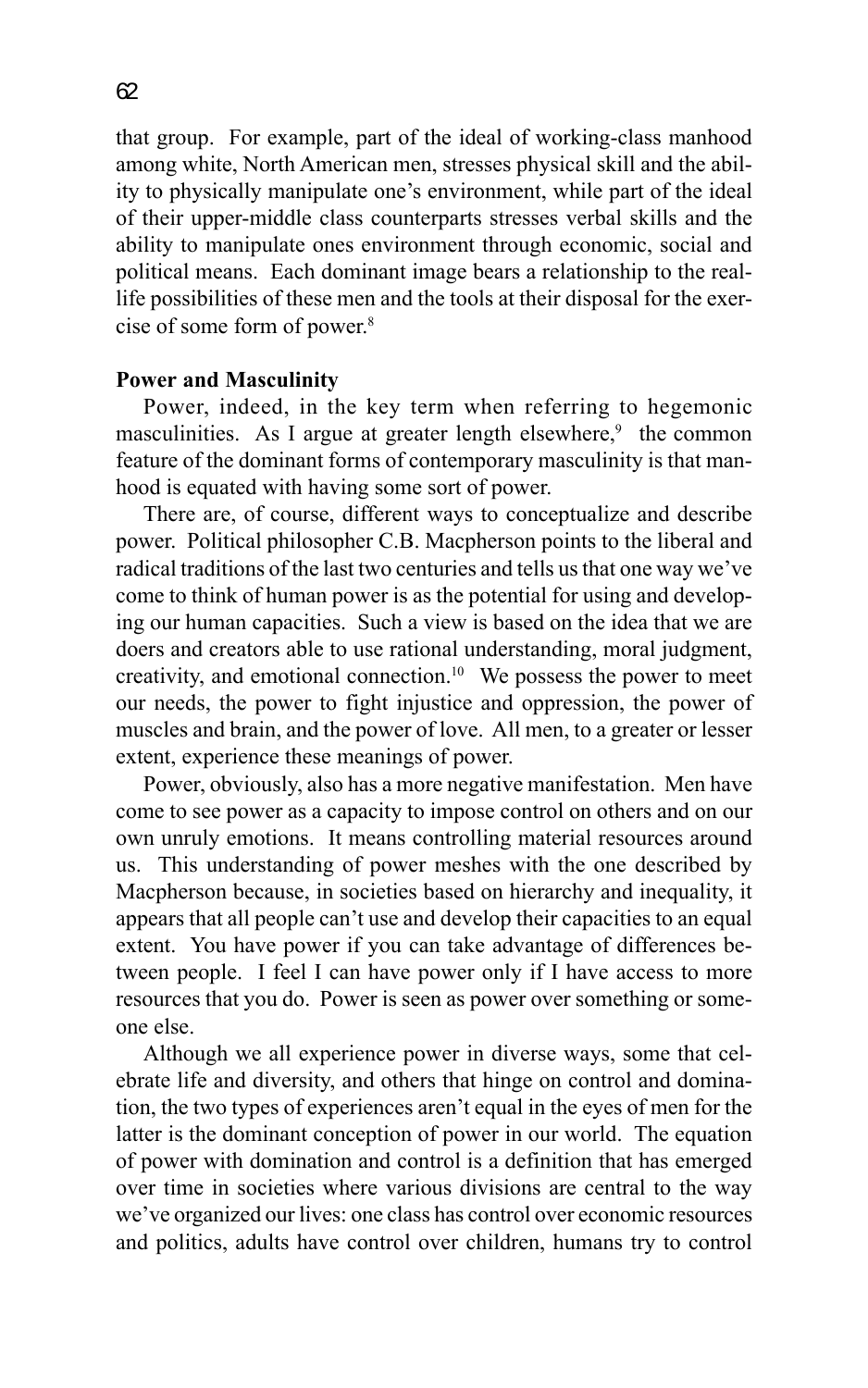nature, men dominate women, and, in many countries, one ethnic, racial, or religious group, or group based on sexual orientation, has control over others. Whatever the forms of inequality, in all cases, these societies relations of power are structured into social and cultural, political and economic institutions. There is, though, a common factor to all these societies: all are societies of male domination.. The equation of masculinity with power is one that developed over centuries. It conformed to, and in turn justified, the real-life domination of men over women and the valuation of males over females.

Individual men internalize all this into their developing personalities because, born into such a life, we learn to experience our power as a capacity to exercise control. Men learn to accept and exercise power this way because it gives us privileges and advantages that women or children do not usually enjoy or, simply, because it is an available tool that allows us to feel capable and strong. The source of this power is in the society around us, but we learn to exercise it as our own. This is a discourse about social power, but the collective power of men rests not simply on transgenerational and abstract institutions and structures of power but on the ways we internalize, individualize, and come to embody and reproduce these institutions, structures, and conceptualizations of men's power.

#### **Gender Work**

The way in which power is internalized is the basis for a contradictory relationship to that power.<sup>11</sup> The most important body of work that looks at this process is, paradoxically, that of one of the more famous of twentieth century intellectual patriarchs, Sigmund Freud. Whatever his miserable, sexist beliefs and confusions about women's sexualities, he identified the psychological processes and structures through which gender is created. The work of Nancy Chodorow, Dorothy Dinnerstein, and Jessica Benjamin and, in a different sense, the psychoanalytic writings of Gad Horowitz, make a important contribution to our understanding of the processes by which gender is individually acquired.12

The development of individual personalities of "normal" manhood is a social process within patriarchal family relationships.13 The possibility for the creation of gender lies in two biological realities, the malleability of human drives and the long period of dependency of children. Upon this biological edifice, a social process is able to go to work for the simple reason that this period of dependency is lived out in society. Within different family forms, each society provides a charged setting in which love and longing, support and disappointment become the vehicles for developing a gendered psyche. The family gives a personalized stamp to the categories, values, ideals, and beliefs of a society in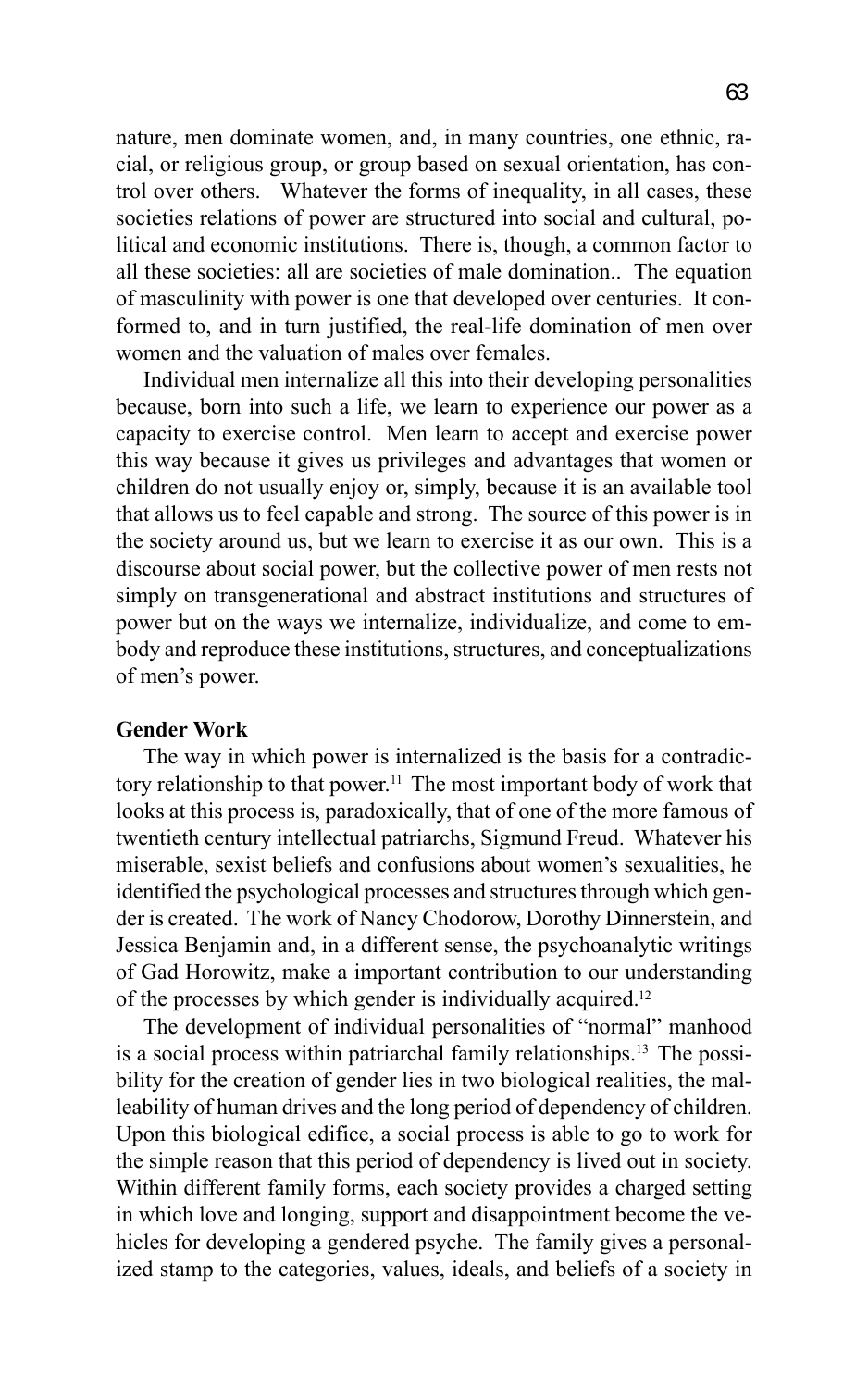which one's sex is a fundamental aspect of self-definition and life. The family takes abstract ideals and turns them into the stuff of love and hate. As femininity gets represented by the mother (or mother figures) and masculinity by the father (or father figures) in both nuclear and extended families, complicated conceptions take on flesh and blood form: We are no longer talking of patriarchy and sexism, masculinity and femininity as abstract categories. I am talking about your mother and father, your sisters and brothers, your home, kin, and family.14

By five or six years old, before we have much conscious knowledge of the world, the building blocks of our gendered personalities are firmly anchored. Over this skeleton we build the adult as we learn to survive and, with luck, thrive within an interlocked set of patriarchal realities that includes schools, religious establishments, the media, and the world of work.

The internalization of gender relations is a building block of our personalities – that is, it is the individual elaboration of gender, and our own subsequent contributions to replenishing and adapting institutions and social structures in a way that wittingly or unwittingly preserves patriarchal systems. This process, when taken in its totality, forms what I call the gender work of a society. Because of the multiple identities of individuals and the complex ways we all embody both power and powerlessness – as a result of the interaction of our sex, race, class, sexual orientation, ethnicity, religion, intellectual and physical abilities, family particularities, and sheer chance – gender work is not a linear process. Although gender ideals exist in the form of hegemonic masculinities and femininities, and although gender power is a social reality, when we live in heterogeneous societies, we each grapple with often conflicting pressures, demands, and possibilities.

The notion of gender work suggests there is an active process that creates and recreates gender. It suggests that this process can be an ongoing one, with particular tasks at particular times of our lives and that allows us to respond to changing relations of gender power. It suggests that gender is not a static thing that we become, but is a form of ongoing interaction with the structures of the surrounding world.

My masculinity is a bond, a glue, to the patriarchal world. It is the thing which makes that world mine, which makes it more or less comfortable to live in. Through the incorporation of a dominant form of masculinity particular to my class, race, nationality, era, sexual orientation, and religion, I gained real benefits *and* an individual sense of selfworth. From the moment when I learned, unconsciously, there were not only two sexes but a social significance to the sexes, my own self-worth became measured against the yardstick of gender. As a young male, I was granted a fantasy reprieve from the powerlessness of early child-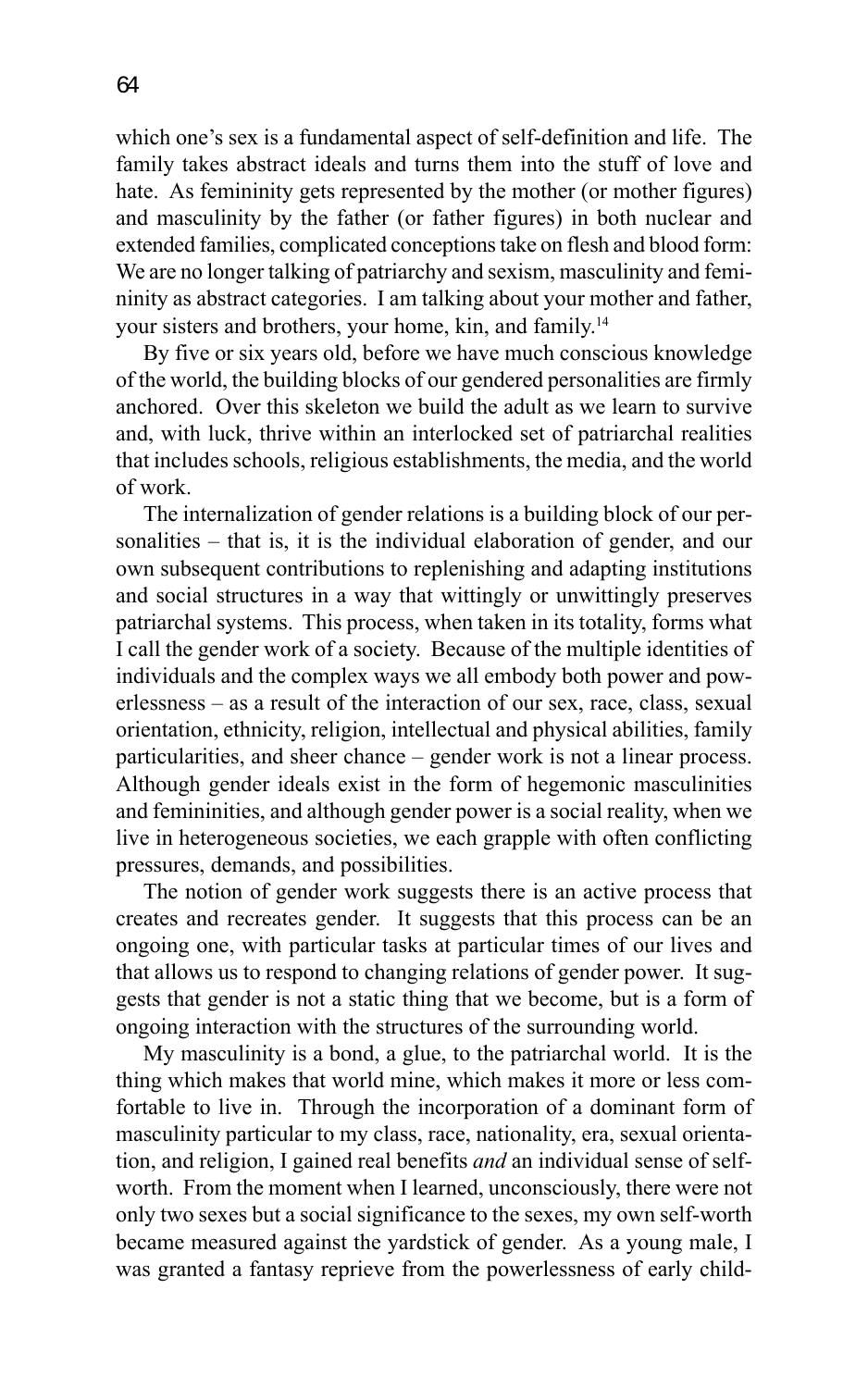hood because I unconsciously realized I was part of that half of humanity with social power. My ability to incorporate not simply the roles, but to grasp onto this power – even if, at first, it existed only in my imagination – was part of the development of my individuality.

#### **The Price**

In more concrete terms the acquisition of hegemonic (and most subordinate) masculinities is a process through which men come to suppress a range of emotions, needs, and possibilities, such as nurturing, receptivity, empathy, and compassion, which are experienced as inconsistent with the power of manhood. These emotions and needs don't disappear; they are simply held in check or not allowed to play as full a role in our lives as would be healthy for ourselves and those around us. We dampen these abilities and emotions because they might restrict our capacity and desire to control ourselves or dominate the human beings around us upon whom we depend for love and friendship. We suppress them because they come to be associated with the femininity we have rejected as part of our quest for masculinity.

These are many things men do to have the type of power we associate with masculinity: We have to perform and stay in control. We're supposed to conquer, be on top of things, and call the shots. We have to tough it out, provide, and achieve. Meanwhile we learn to beat back our feelings, hide our emotions, and suppress our needs.

Whatever power might be associated with dominant masculinities, they also can be the source of enormous pain. Because the images are, ultimately, childhood pictures of omnipotence, they are impossible to obtain. Surface appearances aside, no man is completely able to live up to these ideals and images. For one thing we all continue to experience a range of needs and feelings that are deemed inconsistent with manhood. Such experiences become the source of enormous fear. In our society, this fear is experienced as homophobia or, to express it differently, homophobia is the vehicle that simultaneously transmits and quells the fear.

Such fear and pain have visceral, emotional, intellectual dimensions – although none of these dimensions is necessarily conscious – and the more we are the prisoners of the fear, the more we need to exercise the power we grant ourselves as men. In other words, men exercise patriarchal power not only because we reap tangible benefits from it. The assertion of power is also a response to fear and to the wounds we have experienced in the quest for power. Paradoxically, men are wounded by the very way we have learned to embody and exercise our power.

A man's pain may be deeply buried, barely a whisper in his heart, or it may flood from every pore. The pain might be the lasting trace of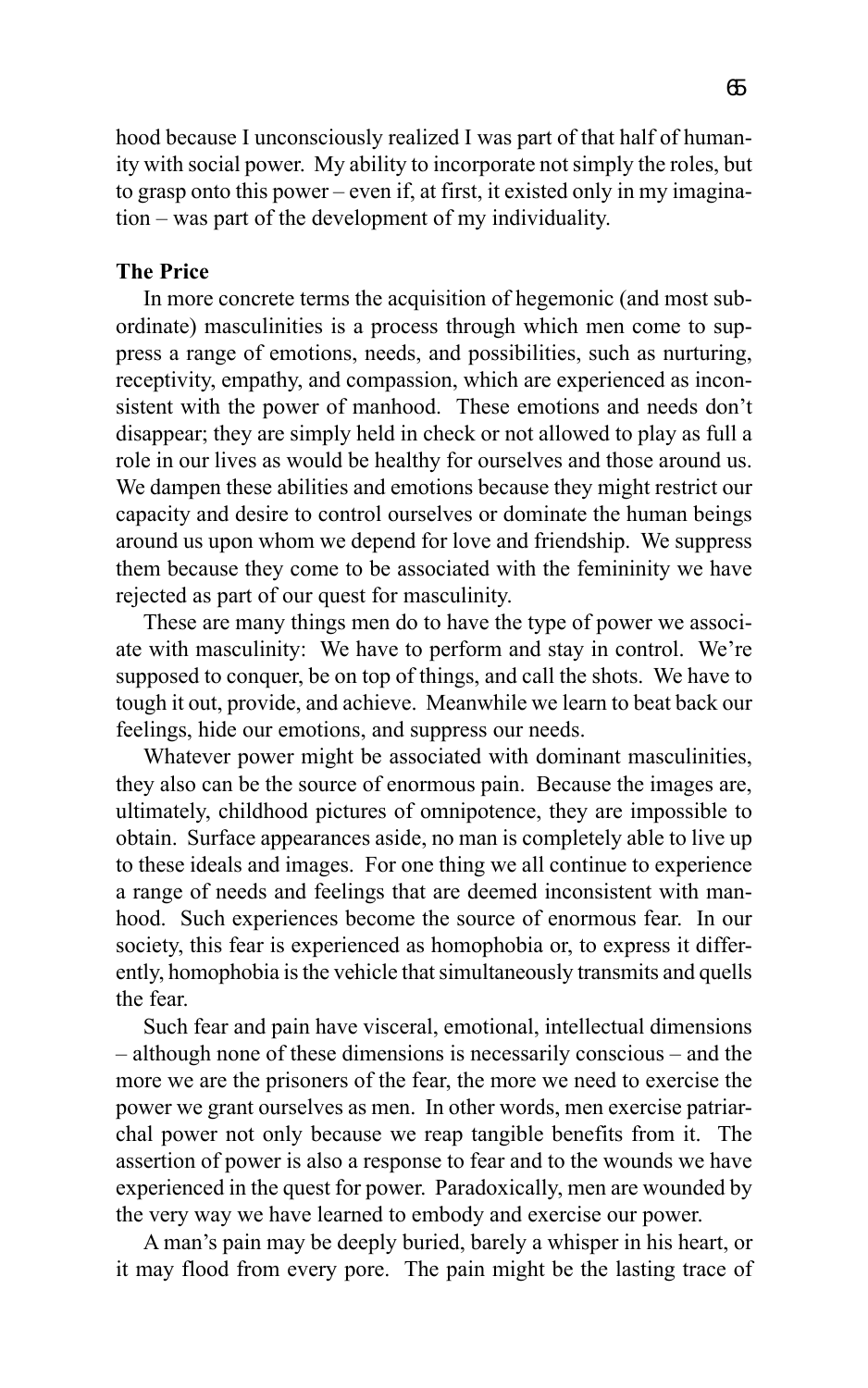things that happened or attitudes and needs acquired 20, 30, or 60 years earlier. Whatever it is, the pain inspires fear for it means not being a man, which means, in a society that confuses gender and sex, not being a male. This means losing power and ungluing basic building blocks of our personalities. This fear must be suppressed for it itself is inconsistent with dominant masculinities.

As every woman who knows men can tell us, the strange thing about men's trying to suppress emotions is that it leads not to less, but to more emotional dependency. By losing track of a wide range of our human needs and capacities, and by blocking our need for care and nurturance, men dampen our emotional common sense and our ability to look after ourselves. Unmet, unknown, and unexpected emotions and needs don't disappear but rather spill into our lives at work, on the road, in a bar, or at home. The very emotions and feelings we have tried to suppress gain a strange hold over us. No matter how cool and in control, these emotions dominate us. I think of the man who feels powerlessness who beats his wife in uncontrolled rage. I walk into a bar and see two men hugging each other in a drunken embrace, the two of them able to express their affection for each other only when plastered. I read about the teenage boys who go out gay-bashing and the men who turn their sense of impotence into a rage against blacks, Jews, or any who are convenient scapegoats.

Alternatively, men might direct buried pain against themselves in the form of self-hate, self-deprecation, physical illness, insecurity, or addictions. Sometimes this is connected with the first. Interviews with rapists and batterers often show not only contempt for women, but often an even-deeper hatred and contempt for oneself. It's as if, not able to stand themselves, they lash out at others, possibly to inflict similar feelings on another who has been defined as a socially-acceptable target, possibly to experience a momentary sense of mastery.15

We can thus think of men's pain as having a dynamic aspect. We might displace it or make it invisible, but in doing so we give it even more urgency. This blanking out of a sense of pain is another way of saying that men learn to wear a suit of armor, that is, we learn to maintain an emotional barrier from those around us in order to keep fighting and winning. The impermeable ego barriers discussed by feminist psychoanalysts simultaneously protect men and keep us locked in a prison of our own creation.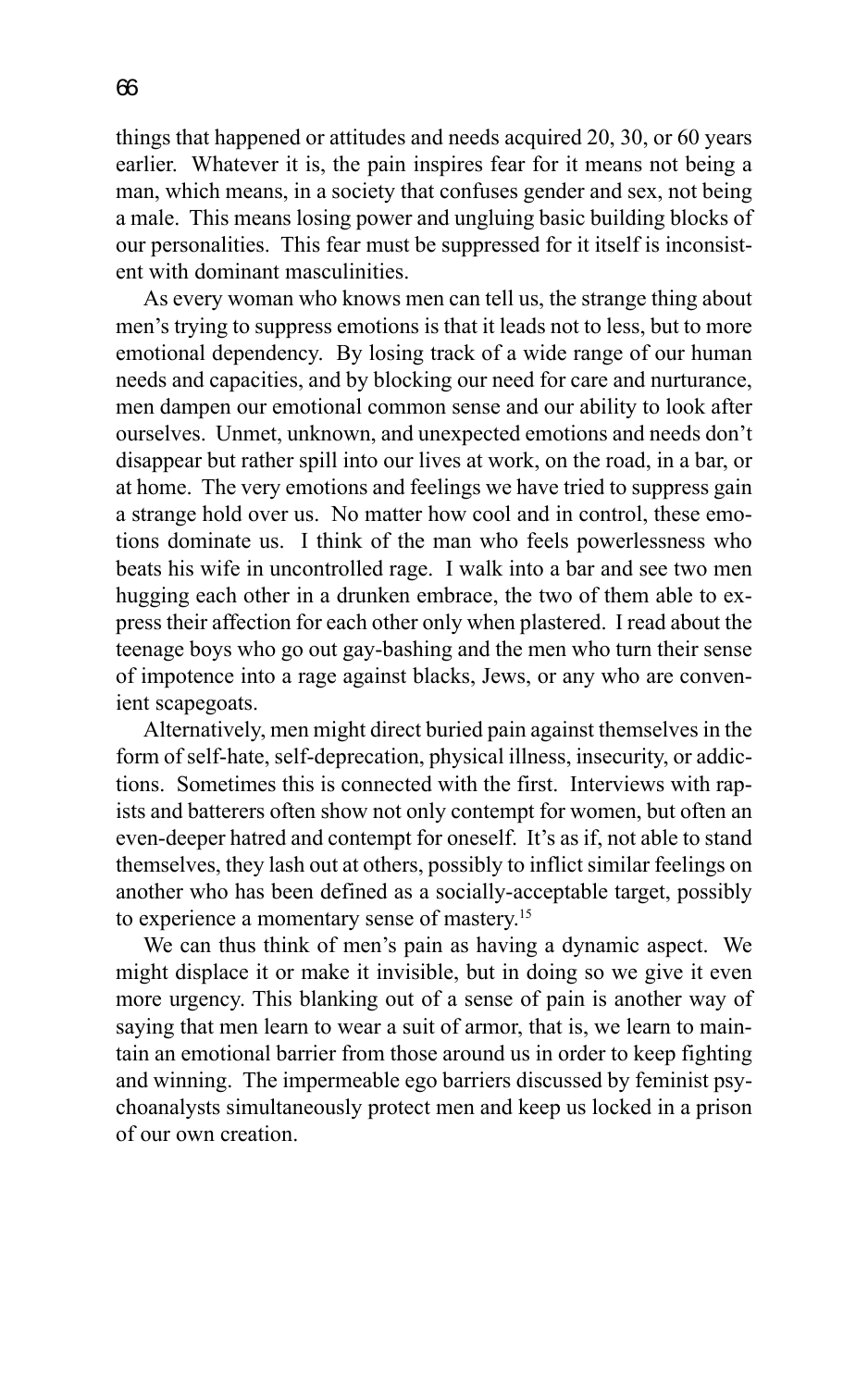#### **Power, Alienation, and Oppression**

Men's pain and the way we exercise power aren't just symptoms of our current gender order. Together they shape our sense of manhood, for masculinity has become a form of alienation. Men's alienation is our ignorance of our own emotions, feelings, needs, and of our potential for human connection and nurturance. Our alienation also results from our distance from women and our distance and isolation from other men. In his book *The Gender of Oppression*, Jeff Hearn suggests that what we think of as masculinity is the result of the way our power and our alienation combine. Our alienation increases the lonely pursuit of power and emphasizes our belief that power requires an ability to be detached and distant<sup>16</sup>

Men's alienation and distance from women and other men takes on strange and rather conflicting forms. Robert Bly and those in the mythopoetic men's movement have made a lot out of the loss of the father and the distance of many men, in dominant North American cultures anyway, from their own fathers. Part of their point is accurate and reaffirms important work done over the past couple of decades on issues around fathers and fathering.<sup>17</sup> Their discussion of these points, however, lacks the richness and depth of feminist psychoanalysis which holds, as a central issue, that the absence of men from most parenting and nurturing tasks means that the masculinity internalized by little boys is based on distance, separation, and a fantasy image of what constitutes manhood, rather than on the type of oneness and inseparability that typifies early mother-child relationships.

The distance from other men is accentuated, in many contemporary heterosexual men's cultures at least, by the emotional distance from other males that begins to develop in adolescence. Men might have buddies, pals, workmates, and friends, but they seldom have the level of complete trust and intimacy enjoyed among many women. Our experience of friendships are limited by the reduced empathy that becomes the masculine norm.<sup>18</sup> As a result we have the paradox that most heterosexual men (and even many gay men) in the dominant North American culture are extremely isolated from other men. In fact, as I have argued elsewhere, many of the institutions of male bonding – the clubs, sporting events, card games, locker rooms, workplaces, professional and religious hierarchies – are a means to provide safety for isolated men who need to find ways to affirm themselves, find common ground with other men and collectively exercise their power.<sup>19</sup> Such isolation means that each man can remain blind to his dialogue of self-doubt about making the masculine grade. Virtually all adolescent males consciously experience these self-doubts, doubts that are later consciously or unconsciously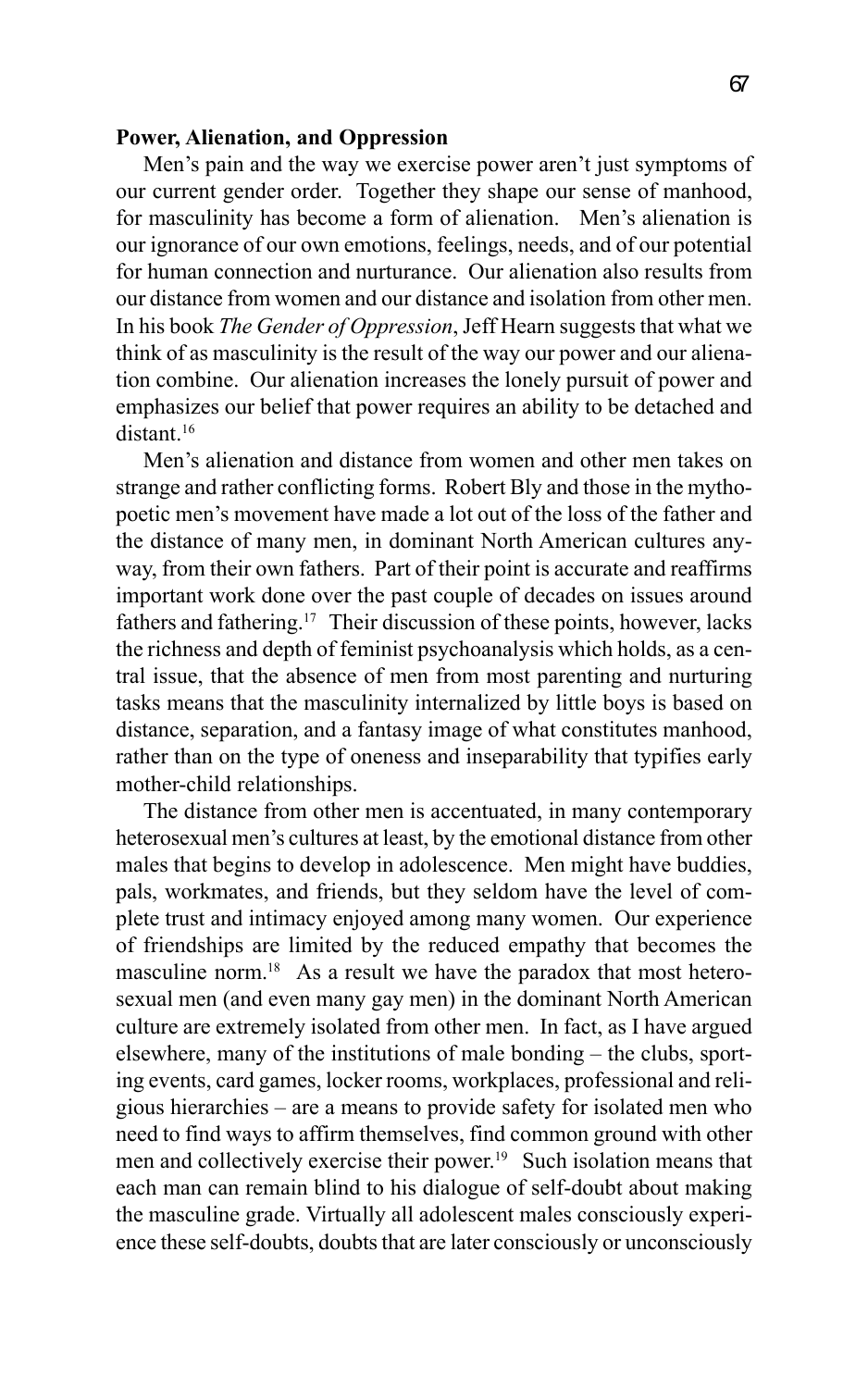experienced as adults. In a strange sense, this isolation is key in preserving patriarchy: to a greater or lesser extent it increases the possibility that all men end up colluding with patriarchy – in all its diverse myths and realities – since their own doubts and sense of confusion remain buried.

It is not only other men from whom most men (and certainly most straight men) remain distant. It is also from women. Here another important insight of feminist psychoanalysis is key: Boy's separation from their mothersor mother figures means the erection of more or less impermeable ego barriers and an affirmation of distinction, difference, and opposition to those things identified with women and femininity. Boys repress characteristics and possibilities unconsciously and consciously associated with mother/women/the feminine. Thus Bly and the mythopoetic theorists have it all wrong when they suggest that the central problem with contemporary men (and by this they seem to mean North American middle class, young to middle-aged, white, straight urban men) is that they have become feminized. The problem as suggested above is the wholesale repression and suppression of those traits and possibilities associated with women  $20$ 

These factors suggest the complexity of gender identity, gender formation, and gender relations. It appears that we need forms of analysis that allow for contradictory relationships between individuals and the power structures from which they benefit. It is a strange situation when men's very real power and privilege in the world hinges not only on that power but also on an experience of alienation and powerlessness – rooted in childhood experiences but reinforced in different ways as adolescents and then adults. These experiences (in addition to the obvious and tangible benefits) become a spur for individual men to recreate and celebrate the forms and structures through which men exercise power.

But, as we've seen, there is no single masculinity nor one experience of being a man. The experience of different men, their actual power and privilege in the world, is based on a range of social positions and relations. The social power of a poor white man is different from a rich one, a working class black man from a working class white man, a gay man from a bisexual man from a straight man, a Jewish man in Ethiopia from a Jewish man in Israel, a teenage boy from an adult. Within each group, men usually have privileges and power relative to the women in that group, but in society as a whole, things are not always so straightforward.

The emergent discourses on the relation between oppression based on gender, racial, class, and social orientation are but one reflection of the complexity of the problem. These discussions are critical in the development of a new generation of feminist analysis and practice. The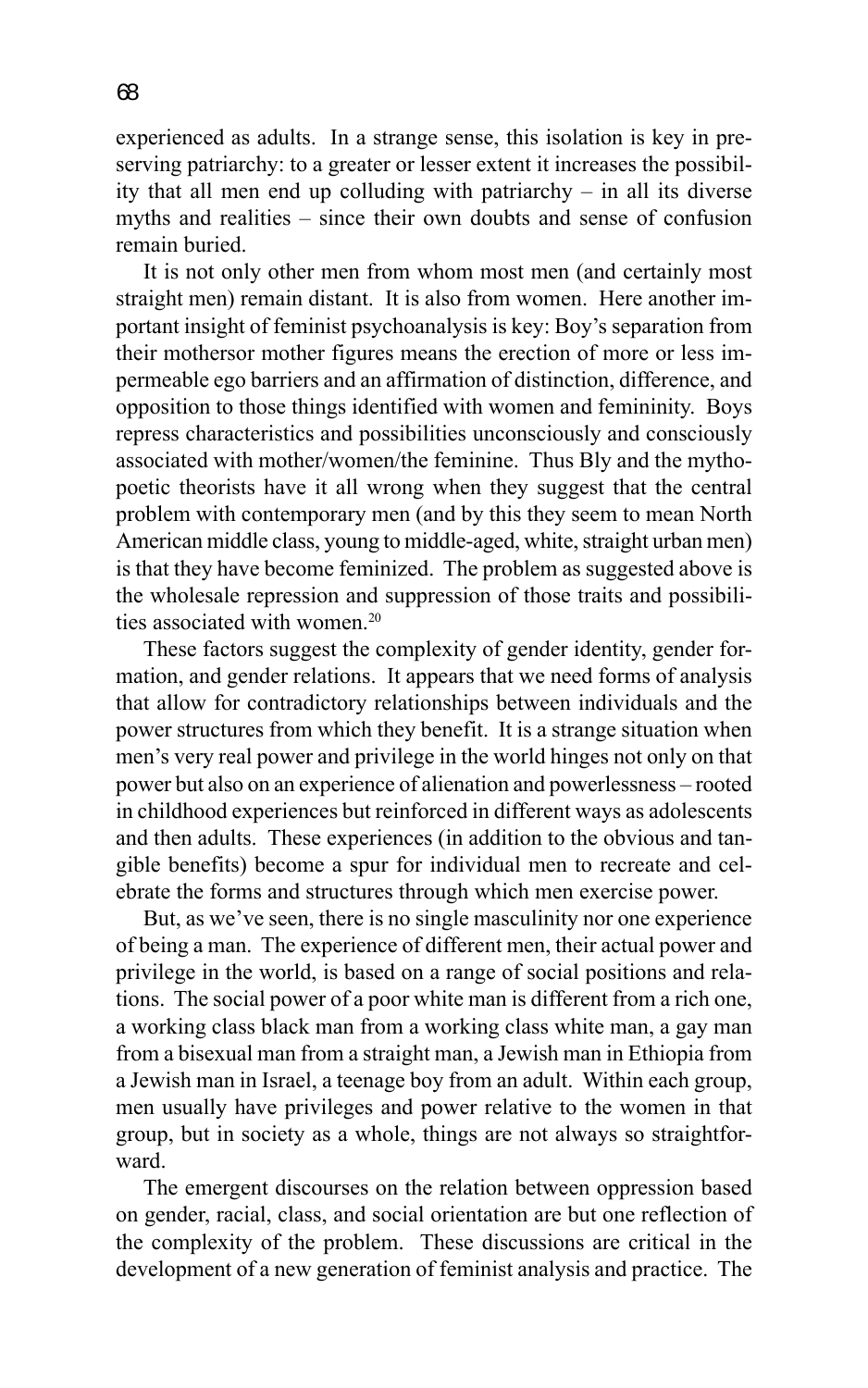tendency, unfortunately, is often to add up categories of oppression as if they were separate units. Sometimes, such tallies are even used to decide who, supposedly, is the most oppressed. The problem can become absurd for two simple reasons: one is the impossibility of quantifying experiences of oppression; the other is that the sources of oppression do not come in discreet units. After all, let's think of an unemployed black gay working class man. We might say this man has been economically exploited by owners and controlled by supervisors bosses (as a working class man) yet also enjoyed certain workplace privileges as a man vis-avis women; he's oppressed and stigmatized as a gay man, oppressed and the victim of racism because he is black, suffering terrible because he is out-of-work (and is more likely to be unemployed than are black women), and is demeaned and possible feels strength by dominant images of his supposed hypersexual masculinity, but we're not going to say, oh, he's oppressed *as a man*. Of course he's not oppressed as a man, but, I worry that the distinction is rather academic because none of the qualities used to describe him is completely separable from the others. After all, his particular sense of manhood, that is his masculinity, is in part a product of those other factors. "Man" becomes as much an adjective modifying "black" "working class" "out-of-work" and "gay" as these things modify the word "man." Our lives, our minds, our bodies simply aren't divided up in a way that allows us to separate out the different categories of our existence. This man's experiences, self-definition(s), and location in the hierarchies of power are co-determined by a multitude of factors. Furthermore, since the reality of different masculinities includes within it relations of power among men, and not just men against women, a man who has little social power in the dominant society, whose masculinity is not of a hegemonic variety, who is the victim of tremendous social oppression, might also wield tremendous power in his own milieu and neighborhood vis-a-vis women of his own class or social grouping or other males, as in the case of a schoolyard bully or a member of an urban gang who certainly doesn't have structural power in the society as a whole.

Our whole language of oppression is in need of an overhaul for it is based on simplistic binary oppositions, reductionist equations between identity and social location, and unifocal notions of the self. What is important for us here is not to deny that men, as a group, have social power nor even that men, within their subgroups, tend to have considerable power, but rather that there are different forms of structural power and powerless among men. Similarly, it is important not to deny the structural and individual oppression of women as a social group. Rather it is to recognize, as we have seen above, that there isn't a linear relationships between a structured system of power inequalities, the real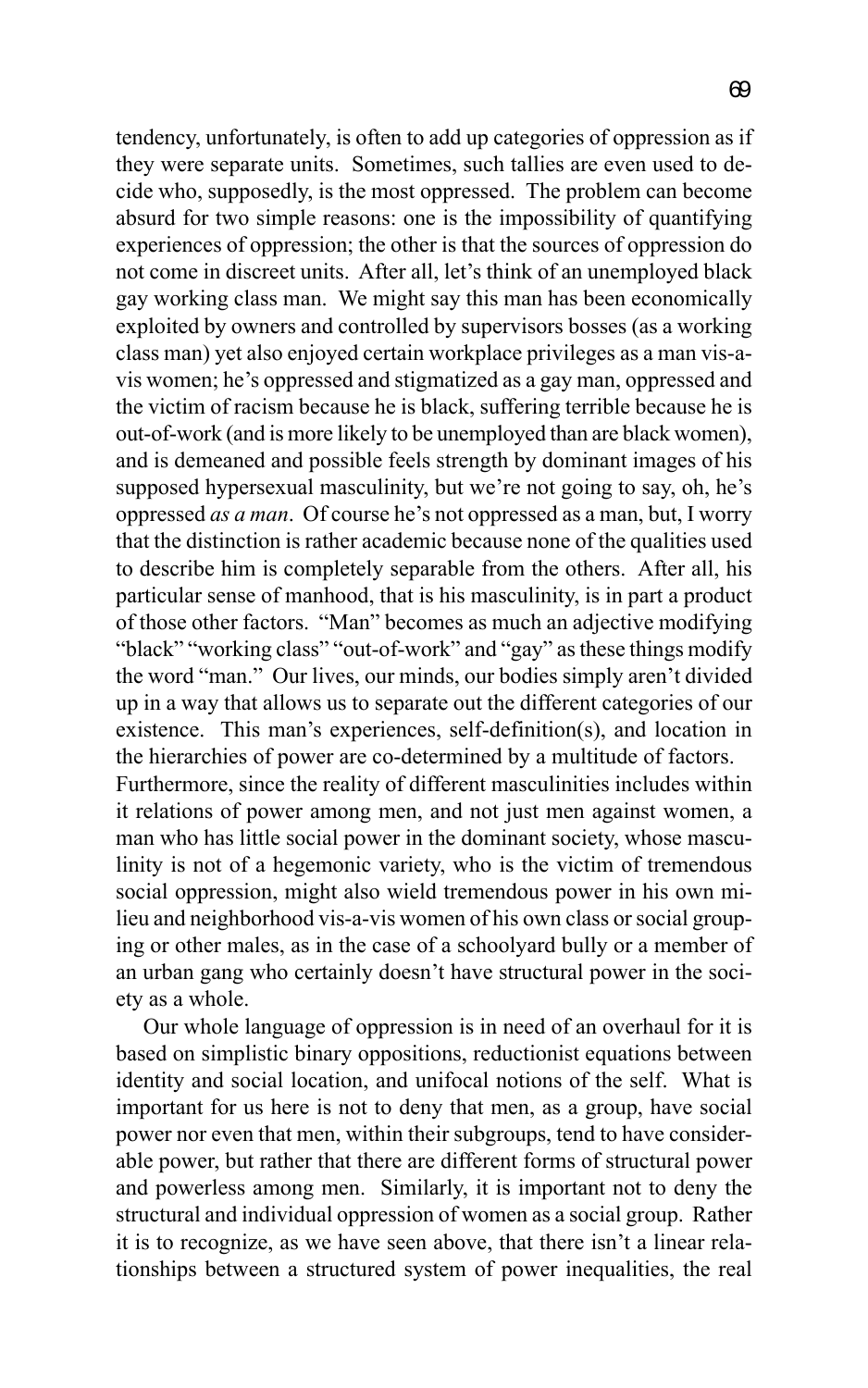and supposed benefits of power, and ones own experience of these relations of power.

## **Men and Feminism**

An analysis of men's contradictory experiences of power give us useful insights into the potential relation of men to feminism. The power side of the equation isn't anything new and, indeed, men's power and privileges form a very good reason for men to individually and collectively oppose feminism.

But we do know that an increasing number of men have become sympathetic to feminism (in content if not always in name) and have embraced feminist theory and action (although, again, often more in theory than in action.) There are different reasons for this acceptance of feminism. It might be outrage at inequality, it might result from the influence of a partner, family member or friend, in might be his own sense of injustice at the hands of other men, it might be a sense of shared oppression, say because of his sexual orientation, it might be his own guilt about the privileges he enjoys as a man, it might be horror at men's violence, it might be sheer decency.

While the majority of men in North America would still not label themselves pro-feminist, a strong majority of men in Canada and a reasonable percentage of men in the United States would sympathize with many of the issues as presented by feminists. As we know, this sympathy does not always translate into changes of behavior, but, increasingly, ideas are changing and in some cases, behavior is starting to catch up. How do we explain the growing number of men who are supportive of feminism and women's liberation (to use that term which was perhaps too hastily abandoned by the end of the 1970s)? Except for the rare outcast or iconoclast, there are few examples from history where significant numbers of a ruling group supported the liberation of those over whom they ruled and from whose subordination they benefitted.

One answer is that the current feminist wave – whatever it's weaknesses and whatever backlash might exist against it – has had a massive impact during the past two-and-a-half decades. Large numbers of men, along with many women who had supported the status quo, now realize that the tide has turned and, like it or not, the world is changing. Women's rebellion against patriarchy holds the promise of bringing patriarchy to an end and, in the meantime, dramatically reducing the differential power of men and women. Although patriarchy in its many different social and economic forms still has considerable staying power, an increasing number of its social, political, economic, and emotional structures are proving unworkable. Some men react with rearguard actions while others step tentatively or strongly in the direction of change.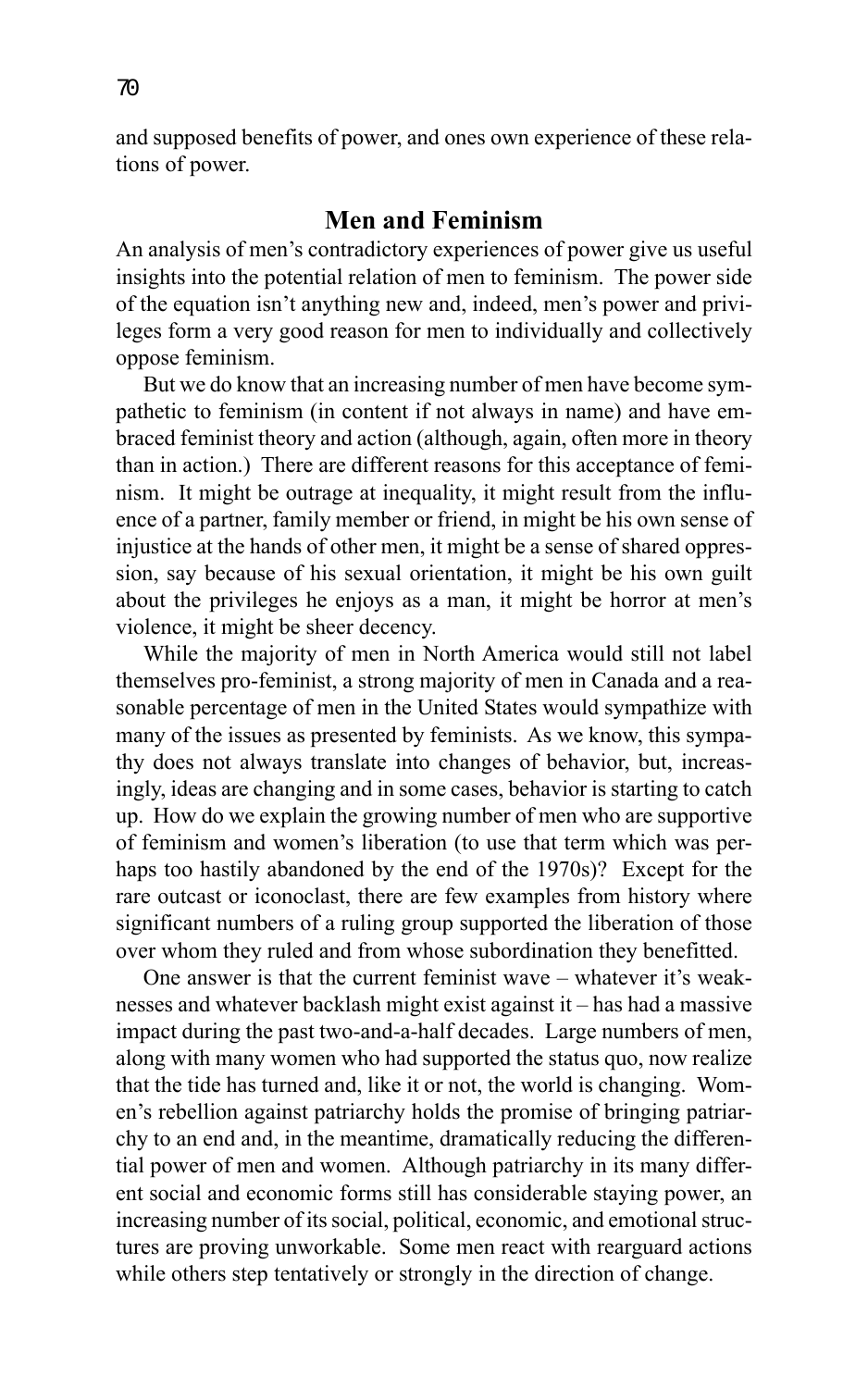This explanation of men's support for change only catches part of the picture. The existence of contradictory experiences of power suggests there is a basis for men's embrace of feminism that goes beyond swimming with a change in the tide.

The rise of feminism has shifted the balance between men's power and men's pain. In societies and eras where men's social power went largely unchallenged, men's power so outweighed men's pain that the existence of this pain could remain buried, efffectively denied because it was amply compensated for. When you rule the roost, call the shots, and are closer to God, there isn't a lot of room left for doubt and pain, at least for pain that appears to be linked to the practices of masculinity. But with the rise of modern feminism, the fulcrum between men's power and men's pain has been undergoing a rapid shift. This is particularly true in cultures where the definition of men's power had already moved away from tight control over the home and tight monopolies in the realm of work.21

As men's power is challenged, those things that came as a compensation, a reward, or a life-long distraction from any potential pain are progressively reduced or, at least, called into question. As women's oppression becomes problematized, many forms of this oppression become problems for men. Individual gender-related experiences of pain and disquietude among men have become increasingly manifest and have started to gain a social hearing and social expression in widely-diverse forms, including different branches of the men's movement – from reactionary, anti-feminists, to the Bly-type mythopoetic movement, to profeminist men's organizing.

In other words, if gender is about power, then as actual relations of power between men and women, and between different groups of men (such as straight and gay men or black and white men) start to shift, then our experiences of gender and our gender definitions must also begin to change. The process of gender work is ongoing and includes this process of reformulation and upheaval.

#### **Rising Support and Looming Pitfalls**

The embrace of feminism by men is not, surprisingly, entirely new. As Michael Kimmel argues in his insightful introduction to *Against the Tide: Profeminist Men in the United States, 1796-1990. A Documentary History*, pro-feminist men have constituted a small, but persistent feature of the US socio-political scene for two centuries.<sup>22</sup> What makes the current situation different is that pro-feminism among men (or at least acceptance of aspects of feminist critiques and feminist political action) is reaching such large-scale dimensions. Ideas that were almost unanimously discounted by men (and indeed most women) only twenty-five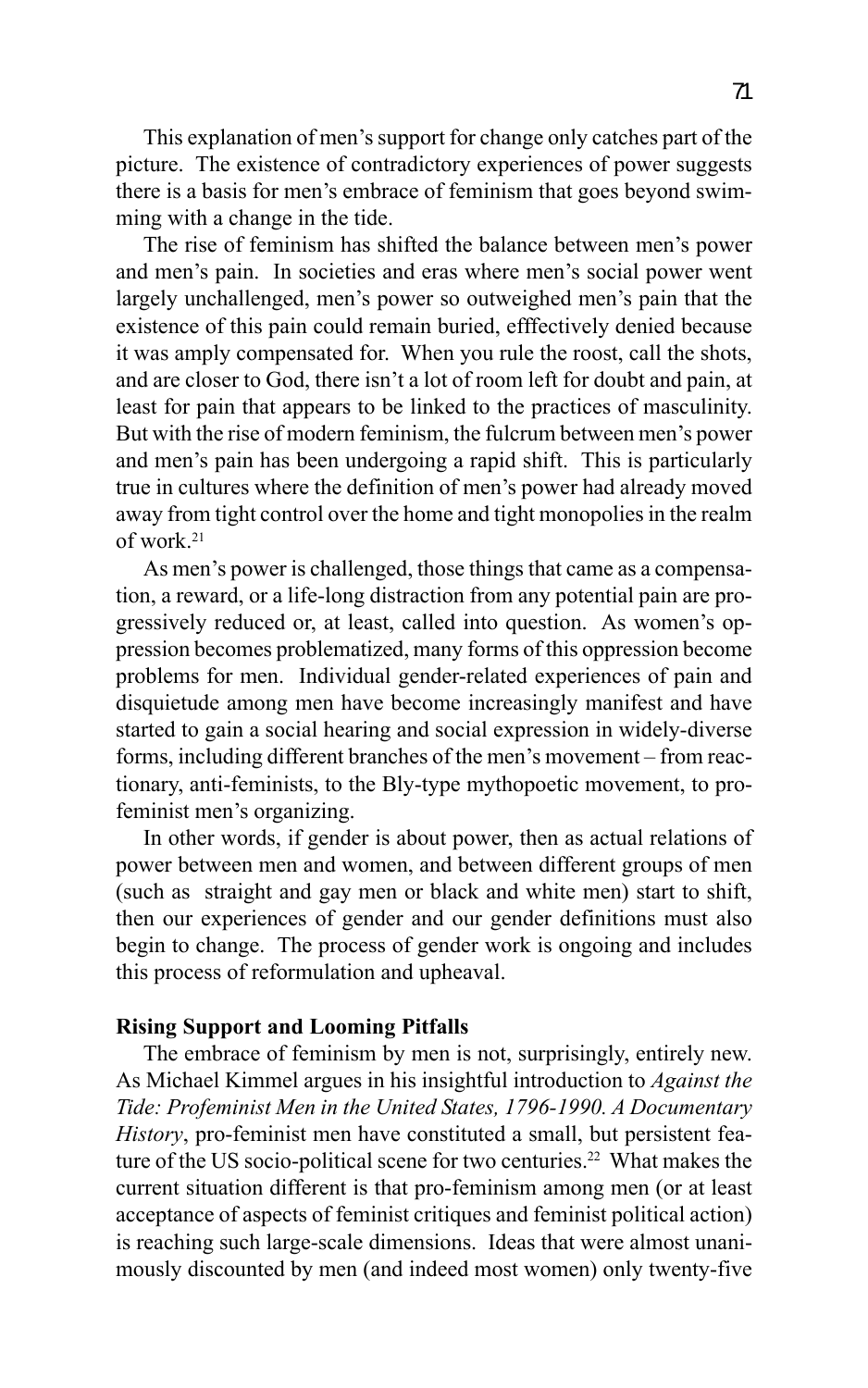years ago, now have widespread legitimacy. When I lead workshops in high schools, colleges, and workplaces, men – even those who are on the surface are upset by the pace of change in gender relations or because they feel slighted or put-down – will give a list of the forms of power and privilege that men are still accorded and women still denied, and they will suggest without prompting that women are right to be concerned about these disparities. Of course it doesn't help to overstate the progress that has been made; many males and females remain staunchly pro-patriarchal and most institutions remain male-dominated. But changes are visible. Affirmative action programs are widespread, many social institutions controlled by men – in education, the arts, professions, politics and religion – are undergoing a process of sexual integration even though this usually requires not only ongoing pressure but often women adapting to masculinist work cultures. In various countries the percentage of men favoring abortion rights for women equals or outstrips support by women. Male-dominated governments have accepted the need to adopt laws that have been part of the feminist agenda. (One of the most dramatic instances was in Canada in 1992 when the Conservative Party government completely recast the law on rape – following a process of consultation with women's groups. The law states that all sexual relations must be explicitly consensual, that "no means no" and that it takes a clearly-stated and freely-given "yes" to mean yes. Again, in Canada, one thinks of the way that feminist organizations insisted on their presence – and were accepted as key players – at the bargaining table in the 1991 and 1992 round of constitutional talks.) All such changes were a result of the hard work and impact of the women's movement; this impact on institutions controlled by men shows the increased acceptance by men of at least some of the terms of feminism, whether this acceptance is begrudging or welcome.

For those men and women interested in social change and speeding up the type of changes described above, some serious problems remain: while there are ever-increasing sympathies among men to the ideas of women's equality, and while some institutions have been forced to adopt measures promoting women's equality, there is still a lag between the ideas accepted by men and their actual behavior. And while many men might reluctantly or enthusiastically support efforts for change, pro-feminism among men has not yet reached mass organizational forms in most cases.

This brings us to the implications of the analysis in this article to the issue of pro-feminist organizing by men.

Stimulated by the ever-widening impact of modern feminism, the past two decades have seen the emergence of something that, for lack of a better phrase, has been called the men's movement. For our purposes,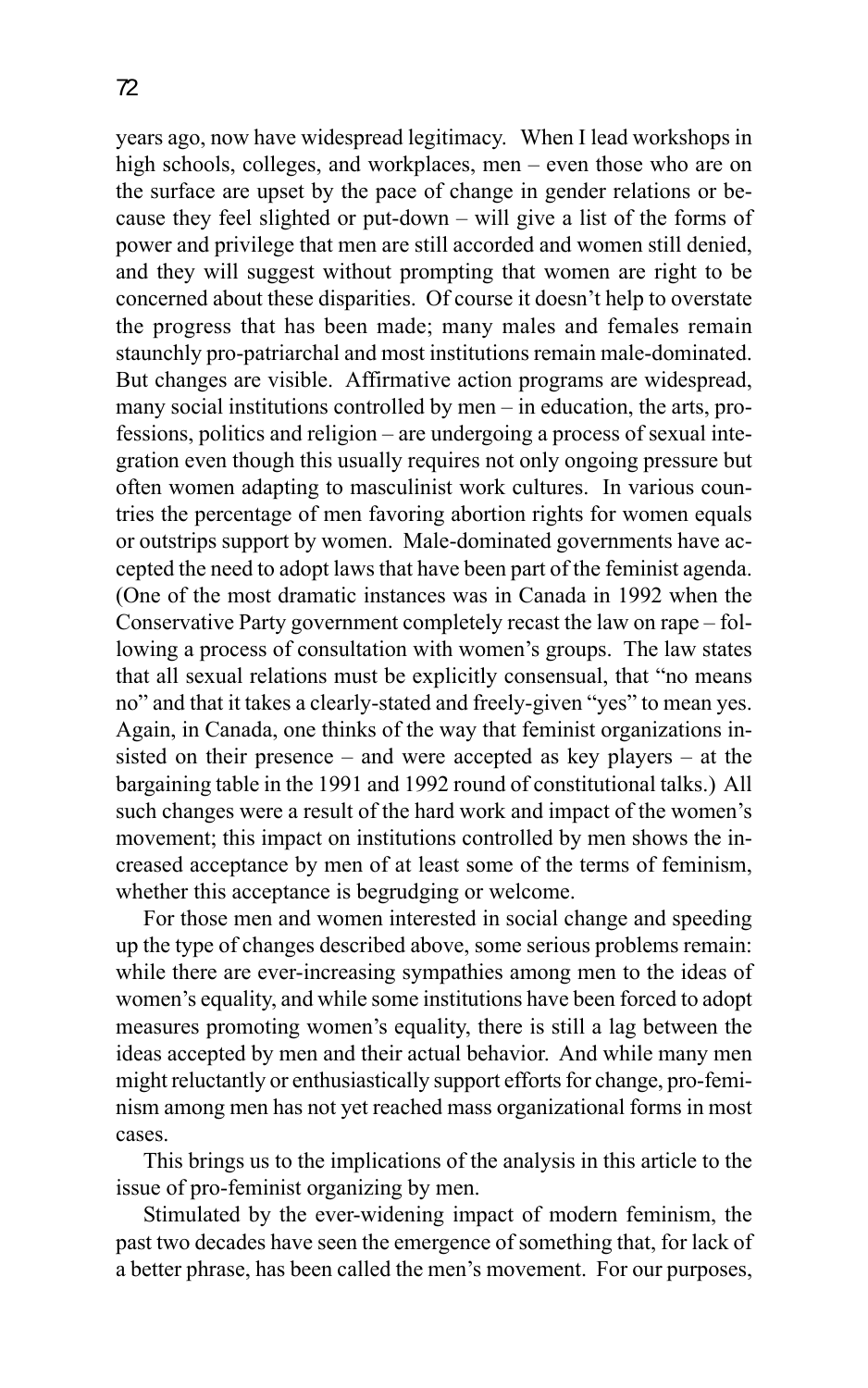there have been two major currents to the men's movements.<sup>23</sup> One is the mytho-poetic men's movement which came to prominence in the late 1980s, in particular, with the success of Robert Bly's *Iron John.* This movement is not only the latest expression of an approach dating back to the 1970s that focuses on the pain and costs of being men; it is the continuation a masculinist politic dating back almost one hundred years that sought to create homosocial spaces as an antidote to the supposed feminization of men.24

A second has been the less prominent pro-feminist men's movement (within which I count my own activities) which has focused on the social and individual expressions of men's power and privileges, including issues of men's violence.

Unfortunately, the dominant expressions of these two wings of the men's movement have developed with their own deformities, idiosyncrasies, and mistakes in analysis and action. In particular, each has tended to grapple primarily with one aspect of men's lives – men's power, in the case of the pro-feminist movement; men's pain, in the case of the mythopoetic. In doing so, they not only miss the totality of men's experience in a male-dominated society, but miss the crucial relationship between men's power and men's pain.<sup>25</sup>

The pro-feminist men's movement starts from the acknowledgment that men have power and privilege in a male-dominated society. Although I feel strongly that this must be our starting point, it is only a beginning for there are many challenging issues: How can we build mass and active support for a change in gender relations and gender identity among men? How can we encourage men to realize that support for feminism means more than supporting institutional and legal changes but also requires personal changes in their own lives? How can we link the struggles against homophobia and sexism and to realize in practice that homophobia is a major factor in promoting misogyny and sexism among men?

Within these questions are a set of theoretical, strategic and tactical problems. I would suggest we need to take such questions very seriously, particularly if our goal is not simply to score academic or political debating points, or to feel good about our pro-feminist credentials, but rather, alongside women, to actually effect the course of history in a positive direction.

For me, several points emerge from this analysis:

Whether a man assumes that his most pressing concern is working in support of women's equality and challenging patriarchy, or in challenging homophobia and encouraging a gay- and lesbian-positive culture, or in enhancing the lives of all men, or in challenging the racism that is linked to gender oppression, our starting point as men must be a recog-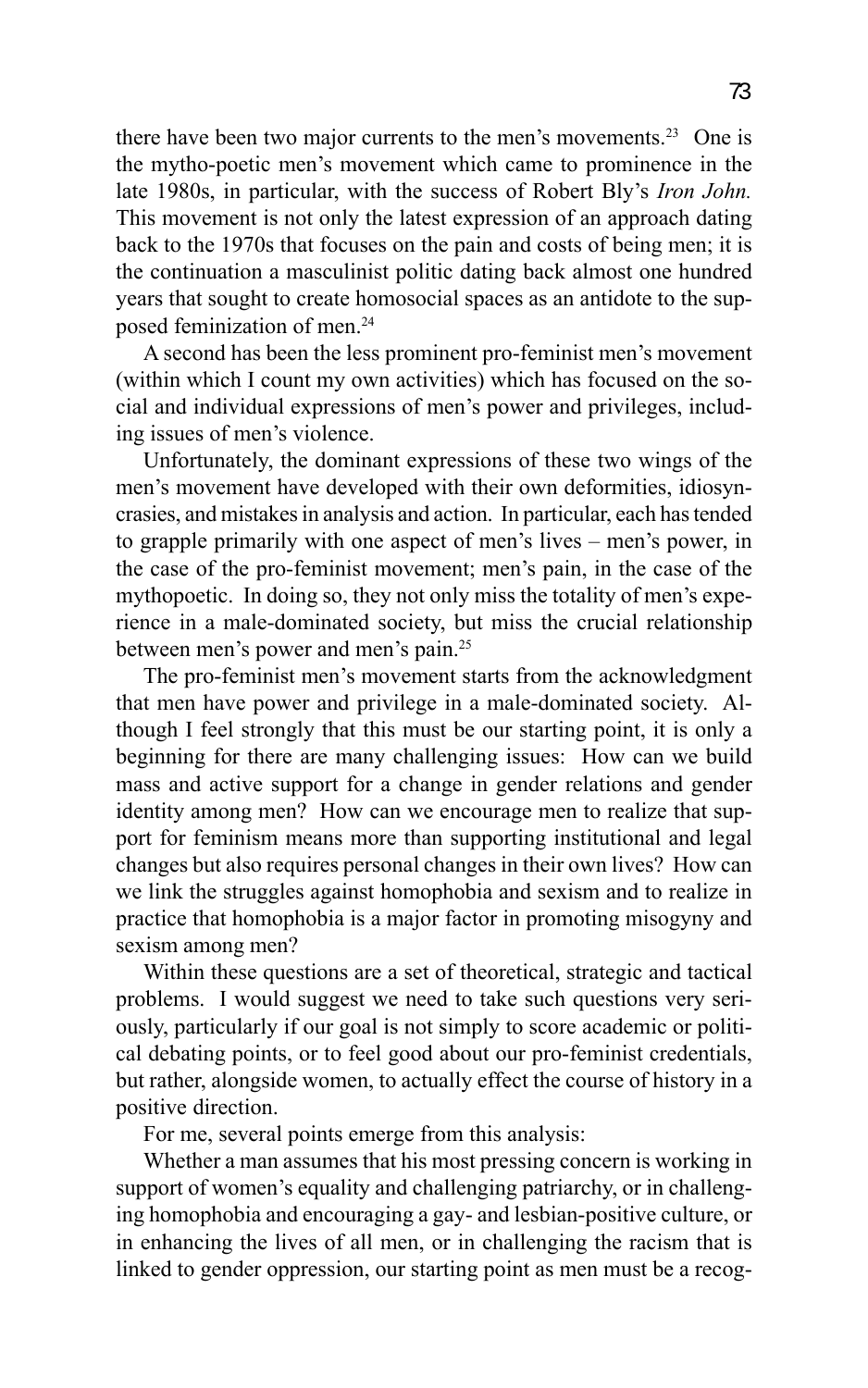nition of the centrality of men's power and privilege and a recognition of the need to challenge that power. This is not only in support of feminism, but it is a recognition that the social and personal construction of this power is the source of the malaise, confusion, and alienation felt by men in our era as well as an important source of homophobia.

The more we realize that homophobia is central to the experience of men in most patriarchal societies, that homophobia and heterosexism shape the daily experiences of all men, and that such homophobia is central to the construction of sexism, the more we will be able to develop the understanding and the practical tools to achieve equality. The pro-feminist men's movement in North America, Europe, and Australia has provided men with a unique opportunity for gay, straight, and bisexual men to come together, to work together, to dance together. And yet, I don't think that most straight pro-feminist men see confronting homophobia as a priority or, even if a part of a list of priorities, as something that has a central bearing on their own lives.<sup>26</sup>

The notion of contradictory experiences of power, in the plural, provides an analytical tool for integrating issues of race, class, age, and ethnicity into the heart of pro-feminist men's organizing. It allows us to sympathetically relate to a range of men's experiences, to understand that men's power is non-linear and subject to a variety of social and psychological forces. It suggest forms of analysis and action that understands that the behavior of any group of men is the result of an often contradictory insertion into various hierarchies of power. It belies any notion that our identities and experiences as men can be separated from our identities and experiences based on the color of our skin or our class background. It therefore suggests that struggling against racism, antisemitism, and class privilege, for example, are integral to a struggle to transform contemporary gender relations.

Perhaps, the very nomenclature I am using is a problem. I, along with others, have repeatedly referred to "pro-feminism." This term situates the issues from beginning to end as one of men supporting women's struggles and challenging men's power over women. But this analysis suggests that while this support and challenge are indeed fundamental, they are not the singular issues or problems for men. Nor are they the sole path to demolishing patriarchy and creating a society of human equality and liberation. Once we include an analysis of the impact of a male-dominated society on men ourselves, then the project becomes not just "pro-feminist" but something that is "anti-sexist" (in the sense that sexist ideas and practices effect both women and men, even if very differentially), "anti-patriarchal," and "anti-masculinist" (while being clearly male-affirmative, just as it is female-affirmative.)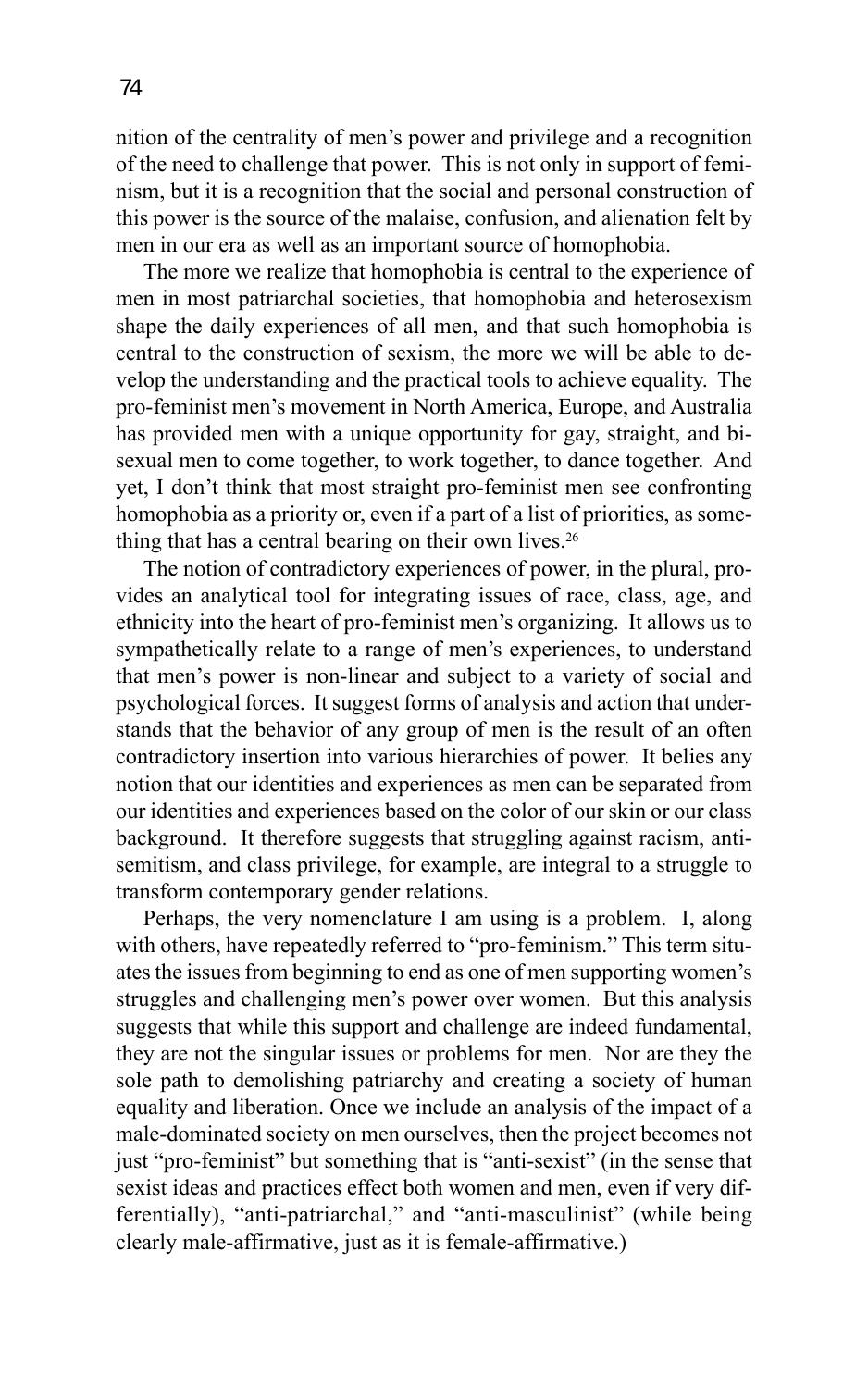Today, the rewards of hegemonic masculinity are simply not enough to compensate for the pain in the lives of so many men. For the majority of men in North American culture, at any rate, the pain of trying to conform and live up to the impossible standards of manhood outweigh the rewards they currently receive. In other words, patriarchy isn't only a problem for women. The great paradox of our patriarchal culture (especially since experiencing significant challenges from feminism) is that the damaging forms of masculinity within our male-dominated society are damaging not only for women, but for men as well.

Various groups of men know this and understand this. For example, gay and bisexual men have developed both a new self-consciousness and cultural institutions, and have been organizing as men, in opposition to the hatred, fear, and bigotry they receive and to the dominant forms of masculinity (even as, at the same time, many gay men have embraced parts of the dominant vision and practices.) They have long been aware of the pain inflicted on them by current patriarchal society. Black men have developed their own cultures of resistance against structural discrimination and the hatred they experience from many men and women in the dominant, white society. Even though some of these forms of resistance include a reaffirmation of some of the worst features of patriarchal culture (one thinks of the sexism, homophobia and antisemitism of the Nation of Islam, the brutality both reflected in, and reaffirmed by, gangsta rap, or the machismo of dominant sports culture in which black male athletes are now at the pinnacle), there is also an affirmation of the intelligence of black men, of masculine grace, and of a distinct language, all of which were denigrated by the dominant culture and dominant forms of manhood. And, to give a short third example, young men of all races, know that their possibilities of repeating the relative economic privileges enjoyed by their fathers and grandfathers have been dramatically diminished.

This is not to say that men within these groups, or even these men as a group, don't still enjoy certain forms of privilege and power. It is simply to point out that various groups of men have been struggling *as men* to reject at least some of the hegemonic ideas of manhood and some aspects of hegemonic male culture. The problem is that they haven't necessarily done so within an analysis of gender and sexism, or done so combined with a sympathy either for feminism or women, or with an understanding of the nature of men's social and individual power.

Nonetheless, all men might benefit by looking to the experiences of particular groups of men. And within particular experiences, to find common cause, common concerns, and common challenges. There is, indeed, a basis for men to organize as men and to organize on our own. This would be as part of a broader anti-patriarchal movement. It would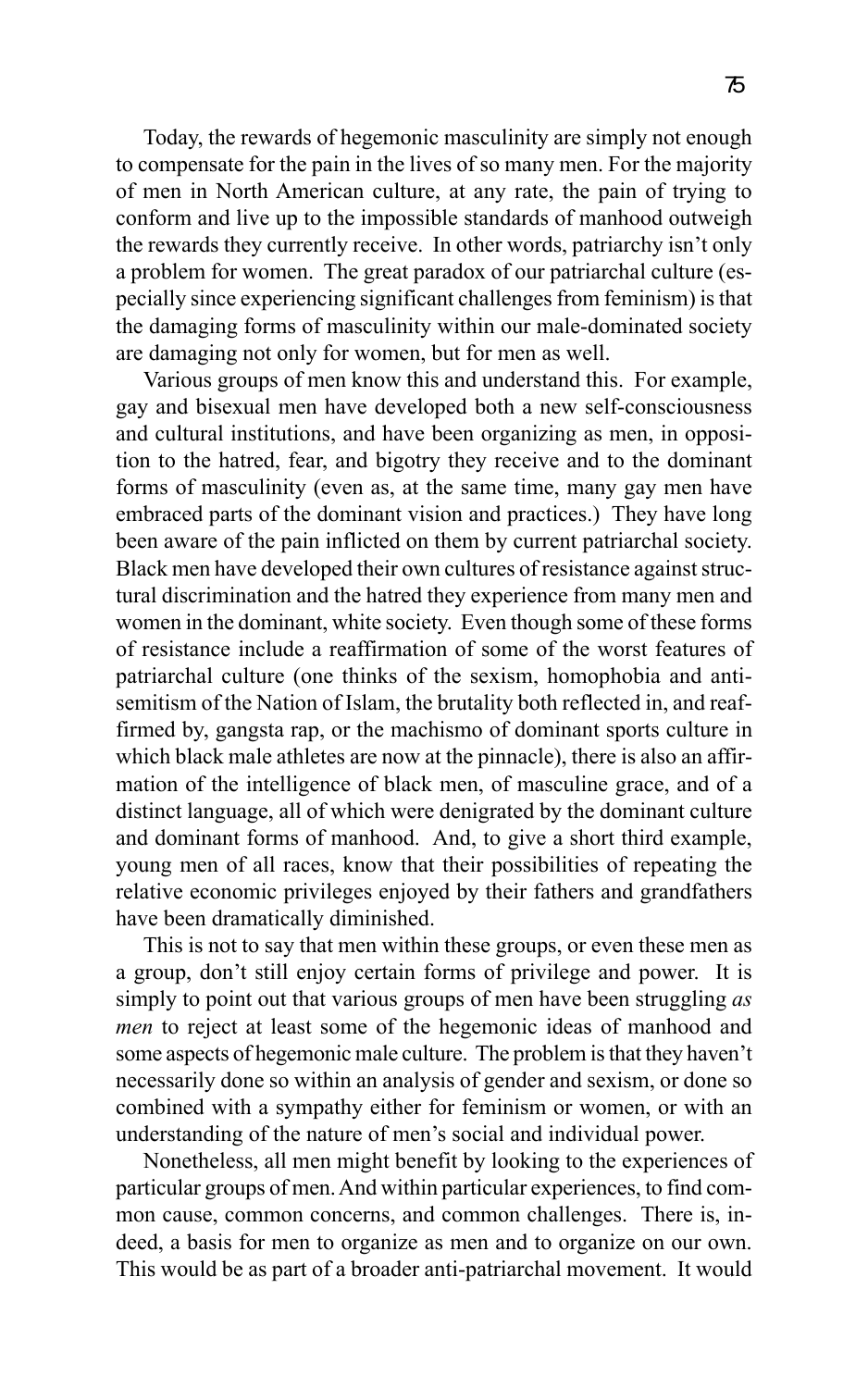be an anti-masculinist movement of men that goes hand-in-hand with feminism, but that has its own raison d'etre and its own clear issues and priorities.

In setting down this pathway, we must follow the lead of the women's movement in asserting not only the importance of both "personal" and "social" change, but of the relationship of the two. As men, we need to advocate and actively organize in support of legal and social changes, from freedom of choice to childcare programs, from new initiatives to challenge men's violence to affirmative action programs at our workplaces. We must support and help build such changes not only at the level of macro-politics, but in our own workplaces, trade unions, professional associations, clubs, places of worship, and communities. We must see these matters not simply as "women's issues" but issues that confront and effect us all.

This latter point is important if we genuinely hope to shape an antipatriarchal politic that will embrace men as much as it does women. In the case of childcare, for example, men's agenda must not only support the visions of feminist women and the needs of mothers (although this support is an important part of what we do.) It must also articulate childcare policies that will enhance the lives of boys and men, that will allow men to be better fathers, caregivers, and nurturers. We must look at experiments in Sweden, for example, where public policy and government authority have been used, with both successes and failures, to reconstruct work and and family life in such a way as to make possible healthier forms of fatherhood and motherhood.

One key to future child-centered social policies is a shortening of the work day. This has enormous implications for the lives of men (including those younger men and men-of-color who have experienced huge amounts of discrimination in the job market.) It has enormous implications for the self-identity of all men, since work life, with all its emotional and physical hazards and toll, has been such an integral part of masculine identity. For men to escape the painful constraints of painful masculinity we must, among other things, redefine the work of parenting and the world of work.

This in turn opens up new possibilities for the largely middle-class organizations of anti-sexist men to bridge the chasm that sometimes separates us from the concerns and aspirations of working class men.

All this is equally true on issues of men's health and safety. The very definitions of ruling forms of masculinity – we are always strong, we don't feel pain, we are never scared, etc. etc. – mean that by definition it is terrifying for men to seriously look at issues of our own health and safety. Even recognizing such issues seems a confession that we are not masculine. This is true within dangerous workplaces, where men, in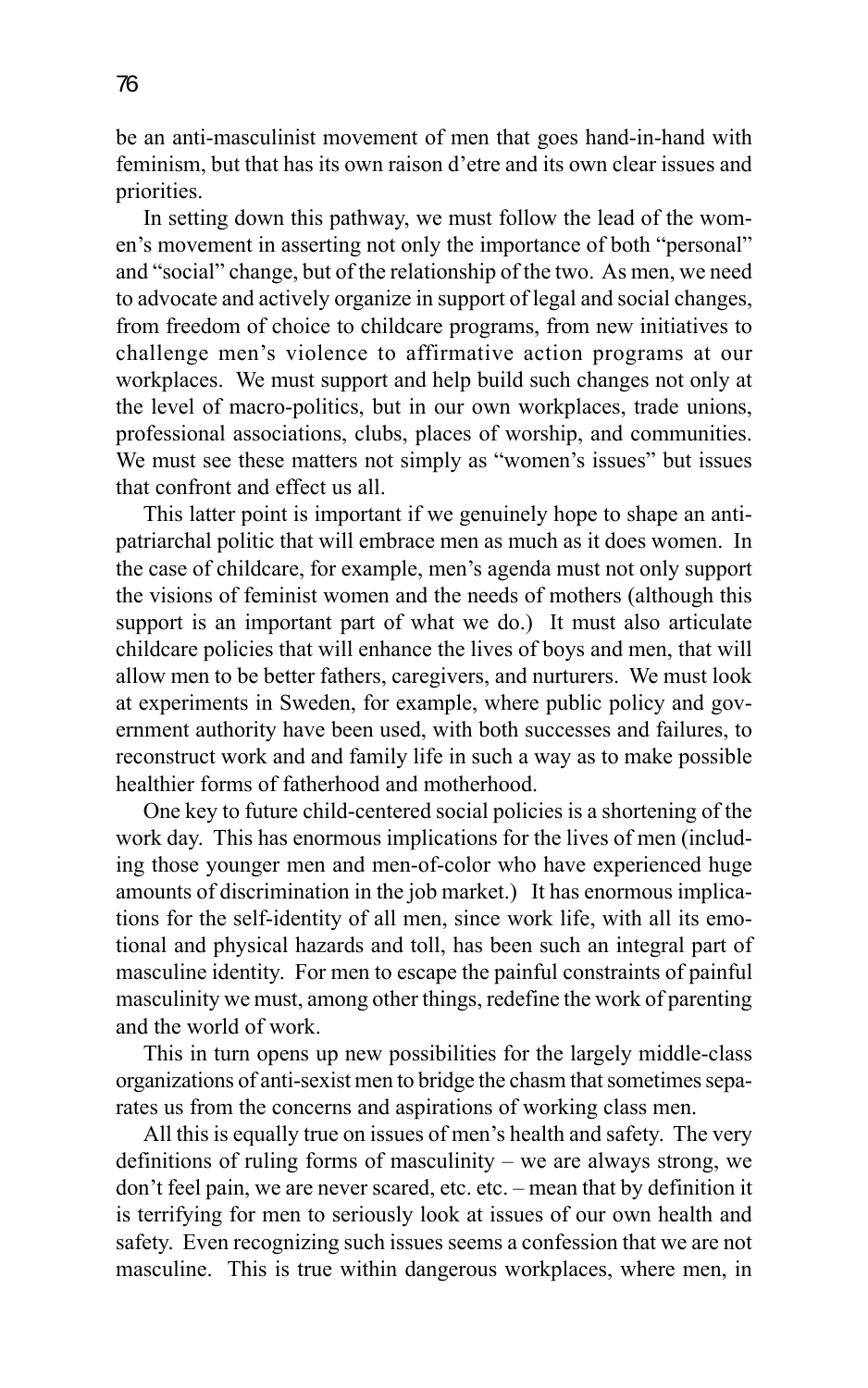practice, seldom refuse unsafe work or refuse the overtime that will keep them away from their families and causes huge physical and emotional stress, even as it gives financial benefit.<sup>27</sup> It is also true about the fruits of generations of patriarchal societies that have placed production, achievement, and conquest over the needs of humans within an all-toofragile environment. I think, for example, of the low sperm count of an increasingly number of men the world over and of the increasing incidence of sexual dimorphism among newborn boys. It appears that a large part of the problem is caused by *man*-made chlorine compounds which mimic estrogen. These are issues that men don't talk about, but which have a huge impact on our lives. They are issues that men must and can address as men, in concert with similar concerns of women.

Such work not only involves providing verbal, financial, and organizational support to the campaigns organized by women; it also requires men organizing campaigns of men aimed at men. Efforts such as Canada's White Ribbon Campaign<sup>28</sup> are critical for breaking men's silence on a range of issues effecting the lives of women. This effort, which focuses on violence against women, has been surprisingly successful at encouraging men to identify with these concerns and to productively use the resources men have disproportionate access to. Such efforts must be carried out in dialogue and consultation with women's groups so that men won't come to dominate this work.

Like other groups of men working on issues of violence against women, the White Ribbon Campaign has been clear that men shouldn't shrink back from taking up pro-feminist issues as our own. The majority of men are not physically violent against women, but the majority have been silent about this violence. The campaign recognizes that men have a responsibility to speak to, and challenge, other men. It doesn't glibly say we were all responsible for incidents of violence, but rather that we have a shared responsibility for stopping it.

The Campaign has also taken some steps to go beyond reacting to violence and talk about the patriarchal culture that has produced violent men. We've talked about the individual and social changes that are necessary to raise children without violence and to bring up a generation of men who won't resort to violence. In other words, as well as appealing to men's compassion, anger, and concern about the experiences of the women we love, we also appeal to men's own best interests, encouraging men to find ways to lead healthier and happier lives.

Whatever the focus of our work to challenge sexism and patriarchy, whether it be on violence, sexual orientation, health, racism, childcare, workplace safety, or whatever, at the same time as we engage in social activism, we need to learn to scrutinize and challenge our own behavior.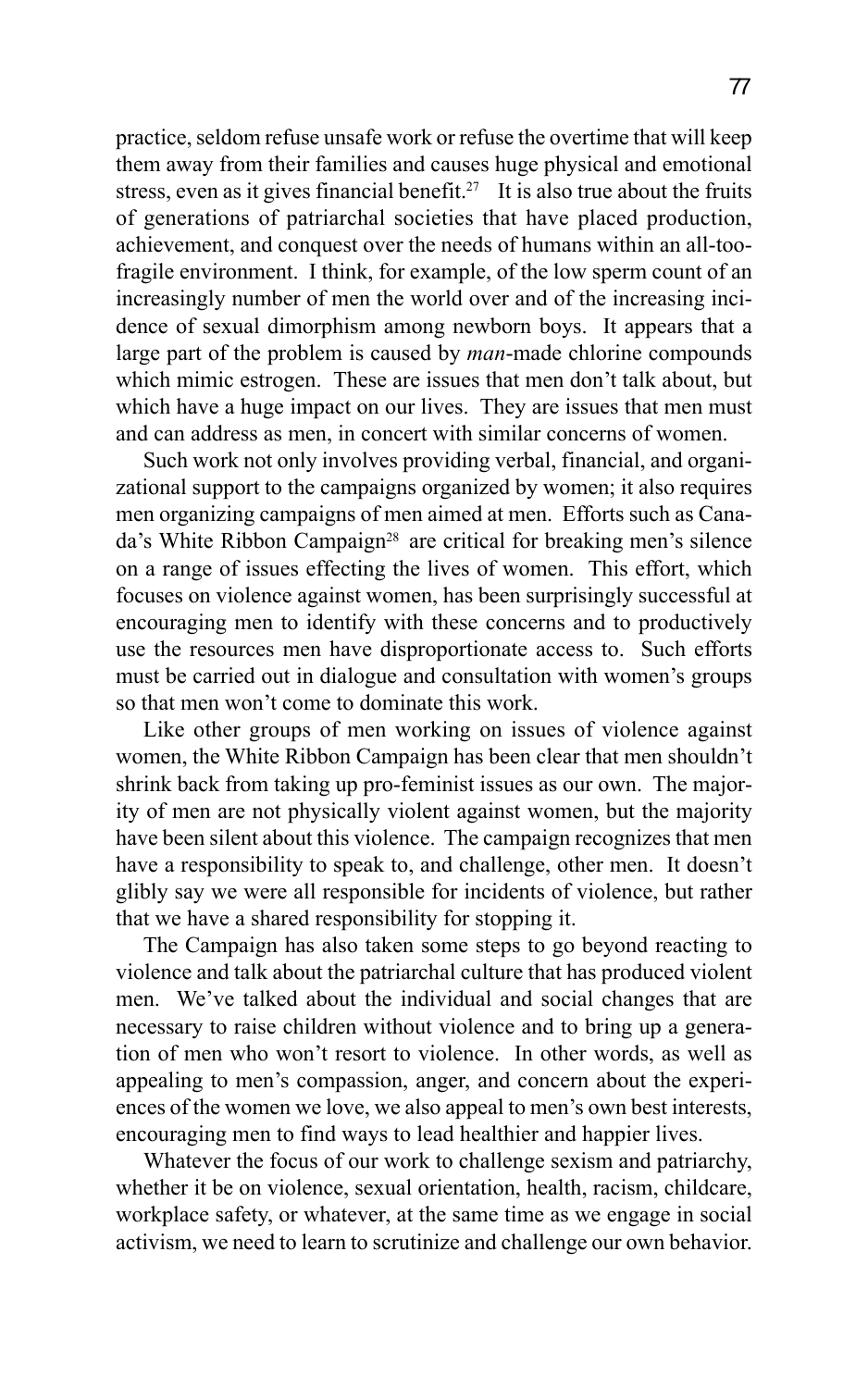We must understand that our contribution to social change will be limited if we continue to interact with women on the basis of dominance; it will be limited if we don't actively challenge homophobia and sexism among our friends and workmates and in our ourselves. Change will be limited if we don't begin to create the immediate conditions for the transformation of social life, especially striving for equality in housework and childcare.

But this doesn't mean sinking into guilt or joining those men within the anti-sexist men's community who like the feel of a good hairshirt. After all, a diffuse sense of guilt (as opposed to specific remorse for particular actions) can be a profoundly conservative, demobilizing, and disempowering emotion. For many of us active in pro-feminist, antipatriarchal, anti-masculinist work, there are moments when we cease to be true to ourselves and worry more about attempting to please women or worry about what particular subgroups within the women's movement might think of our work. We sometimes feel guilty about our successes. Instead of such guilt, we should be saying that it's about time men were doing this work, we should be celebrating the fact we are making a contribution to change, and we should know that our successes are, ultimately, about the successes of the women's movement in reaching men.

What's more, efforts to be "accountable to feminism and the women's movement" sometime ignore the fact that there isn't one feminism and that there are very real differences and debates within the women's movement: there is no way we can agree with everyone or adopt policies that will meet the approval of all feminists. (One only has to think about a number of issues, such as the issue of pornography, to realize there are many views within feminism, that is, many feminisms.<sup>29</sup>)

Rather than feeling guilty about our successes in reaching other men or questioning our ability to come up with good ideas and initiatives to contribute, as equals with women, to an anti-patriarchal politic, men need to proudly assert that gender work is men's work as much as it's women's work. We must appeal to men's enlightened self-interest. This means not just supporting the efforts of women, but exploring and discovering ways that our interests truly coincide. Unless men organize to reach other men, men as a group will never stop propping up and perpetuating the patriarchal order. Why? Because, for the majority of men, it is the definition of masculinity by other men that matters more than anything. Part of the pathway of change is for men to act as examples and models for other men about how we can be fully male – that is, simply biological creatures who are male – without being masculinist. And in this project, in this celebration of maleness, straight men have a lot to learn from gay and bisexual men.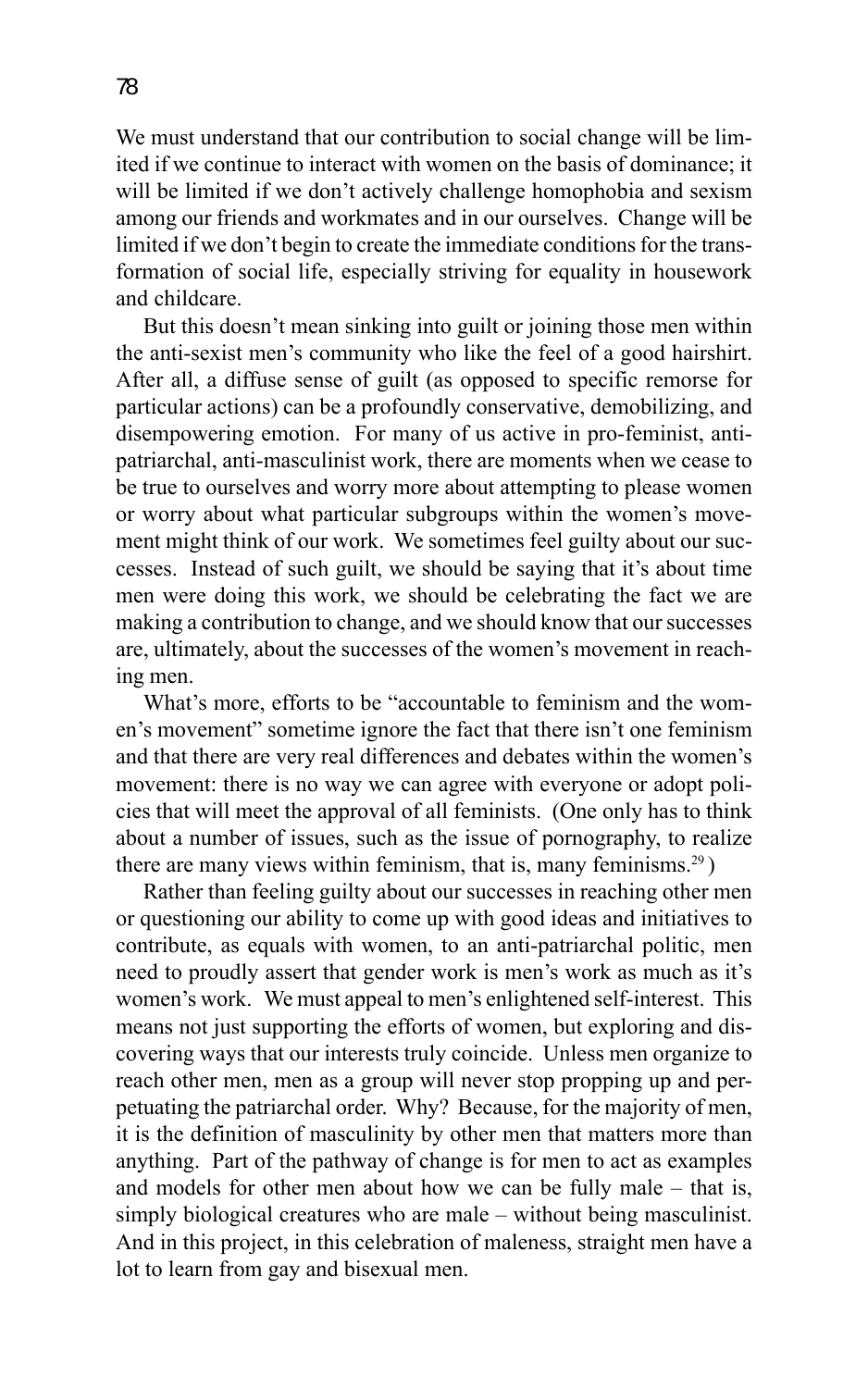Men can proudly take our place – for respecting women's autonomy, capacities, priorities, and the insights of feminism – as leaders in the anti-patriarchal, anti-sexist movement. To succeed, we all need men's unique contributions and insights alongside women's unique contributions and voices.

Part of this struggle for personal and social change by men is the need for men to break our isolation from other men. Although this isolation might be experienced most acutely by straight men, it is not simply a question of sexual orientation. It is an issue of the nature of our interaction with other men, whether we are able to create a true sense of safety and emotional intimacy with at least some other men.

This is important because, in isolation, most men continue to accept as reality the uncontested assumptions about what it means to be a man. These act, as I have earlier pointed out, as a sort of collective hallucinations within patriarchal society. It's as if millions of people have taken the same drug and are walking around knowing, with seeming certainty, the reality of what a man is, when, in fact, it is simply a gender construction. Any doubts we have as individuals are quickly dismissed because, in isolation from other men, we come to assume that only we have got it wrong, only we feel these differences. For many men, such doubts only confirm that they're not real men – and, after all, no man can actually live up to the ideals. The conflict between our own reality and what we've learned is supposed to be the real reality becomes a basic reason why individual men construct and reconstruct personalities shaped by patriarchy.

And so, developing a social action approach is entirely consistent – and perhaps ultimately requires – that men develop supportive organizations, support groups, and informal ties of intimacy and support among men. Such groups and individual practices allow us to look at our individual process of gender work, how we have all been shaped by our patriarchal system. It allows us to examine our own contradictory relationships to men's power. It allows us to overcome the fear that prevents most men from speaking out and challenging sexism and homophobia. It can give us a new and different sense of strength.

In all this, in our public work, in our challenges to sexism and homophobia, to racism and bigotry in our daily lives, we mustn't shrink back from a politics of compassion. This means never losing sight of the negative impact of contemporary patriarchy on men ourselves even if our framework puts as central the oppression of women. It means looking at the negative impact of homophobia on all men. It means avoiding the language of guilt and blame and substituting for it the language of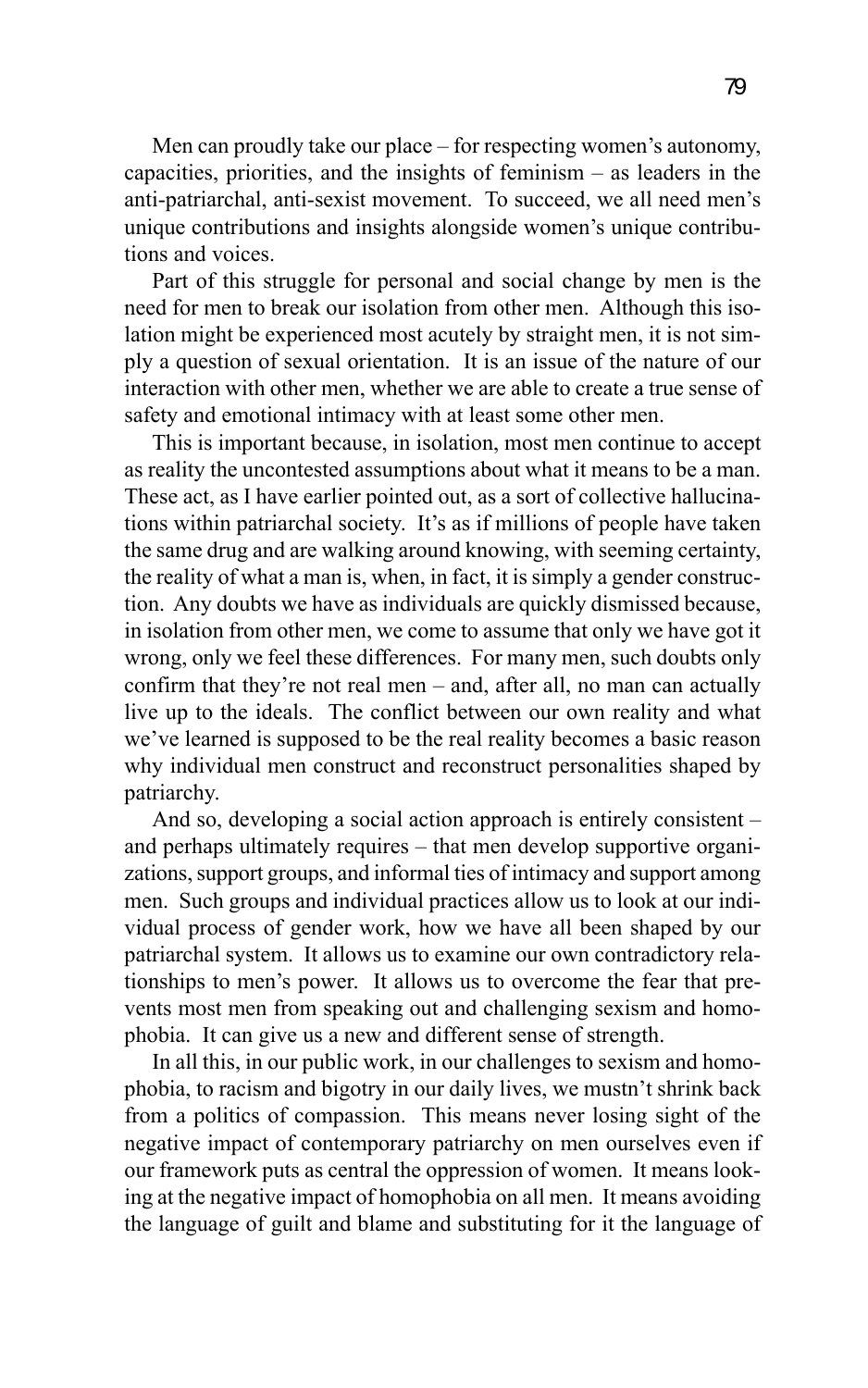taking responsibility for change.

Such a politics of compassion is only possible if we begin from the sex/gender distinction. If patriarchy and it's symptoms were a biological fiat then not only would the problems be virtually intractable, but punishment, repression, blame, and guilt would seem to be the necessary corollaries. But if we start with the assumption that the problems are ones of gender – and that gender refers to particular relations of power that are socially-structured and individually-embodied – then we are able to be simultaneously critical of men's collective power and the behavior and attitudes of individual men *and* to be male affirmative, to say that demolishing patriarchy will enhance the lives of men, that change is a win-win situation but which requires men giving up forms of privilege, power, and control.

On the psycho-dynamic level – the realm in which we can witness the interplay between social movements and the individual psyche – the challenge of feminism to men is one of dislodging the hegemonic masculine psyche. This isn't a psychological interpretation of change because it is the social challenge to men's power and the actual reduction of men's social power that is the source of change. What was once a secure relationship between power over others/control over oneself/and the suppression of a range of men's own needs and emotions – is under attack. What had felt stable, natural, and right is being revealed as both a source of oppression for others and the prime source of pain, anguish, and disquietude by men ourselves.

The implication of all this is that the feminist challenge to men's power has the potential of liberating men and helping more men discover new masculinities which will be part of demolishing gender altogether. Whatever privileges and forms of power we will lose will be increasingly compensated for by the end to the pain, fear, dysfunctional forms of behavior, violence experienced at the hands of other men, violence we inflict on ourselves, endless pressure to perform and succeed, and the sheer impossibility of living up to our masculine ideals.

Our awareness of men's contradictory experiences of power gives us the tools to simultaneously challenge men's power and speak to men's pain. It is the basis for a politics of compassion and for enlisting men's support for a revolution that is challenging the most basic and longlasting structures of human civilization.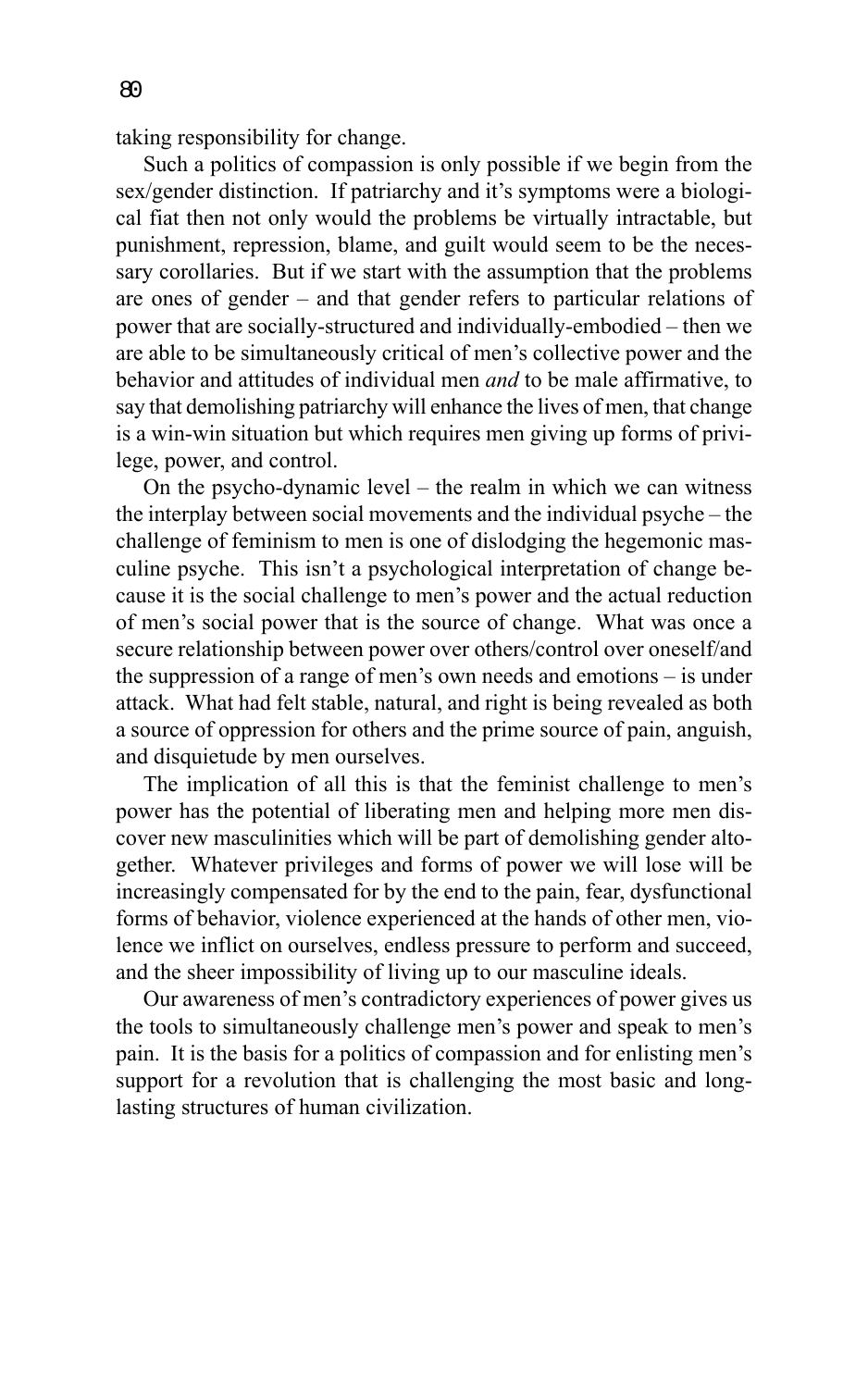This is a revised version of an article that originally appeared in Harry Brod and Michael Kaufman, editors, Theorizing Masculinities (Thousand Oaks: Sage Publications, 1994), pp. 142-165. The major revisions occur in Part II.

<sup>1</sup> Although it may be somewhat awkward for women readers, I often refer to men in the first person plural – we, us, our – to acknowledge my position within the object of my analysis.

 $2$  My thanks to Harry Brod who several years ago cautioned me against talking about men's power and men's pain as two sides of the same coin, a comment which led me to focus on the relationship between the two. Thanks to Linda Briskin who, years ago, engaged me in a discussion that led me to clarify my concept of men's contradictory experiences of power. Thanks also to Harry and to Bob Connell for their comments on a draft of this article. Thanks to Varda Burstyn for her thoughts and contributions to the concluding section. I'd particularly like to express my appreciation to Michael Kimmel both for his comments on the draft and for our ongoing intellectual partnership and friendship.

 $3$  Although there has been controversy over the applicability of the term patriarchy – see, for eg., Michele Barret and Mary MacIntosh's reservations in *The Anti-Social Family* (London: Verso, 1982) – I follow others who use it as a broad descriptive term for male-dominated social systems.

4 Even the apparently-fixed biological line between males and females – fixed in terms of genital and reproductive differences – is subject to variation, as seen in the relatively significant number of males and females with so-called genital, hormonal and chromosomal "abnormalities" that bend the sharp distinction between the sexes – rendering men or women infertile, women or men with secondary sex characteristics usually associated with the other sex, and women or men with different genital combinations. Nonetheless, the notion of biological sex is useful as shorthand and to distinguish sex from socially constructed gender. For an accessible discussion, particularly on the endocrinology of sex differentiation, see John Money and Anke A. Ehrhardt, *Man & Woman, Boy & Girl* (Baltimore: Johns Hopkins University Press, 1972).

<sup>5</sup> The sex/gender distinction is ignored or blurred not only by reactionary ideologues or socio-biologists (of both liberal and conservative persuasion) who want to assert that the current lives, roles, and relations between the sexes are timeless, biological givens. At least one stream of feminist thought – dubbed cultural feminism or difference feminism by its critics – celebrates to varying degrees a range of supposedly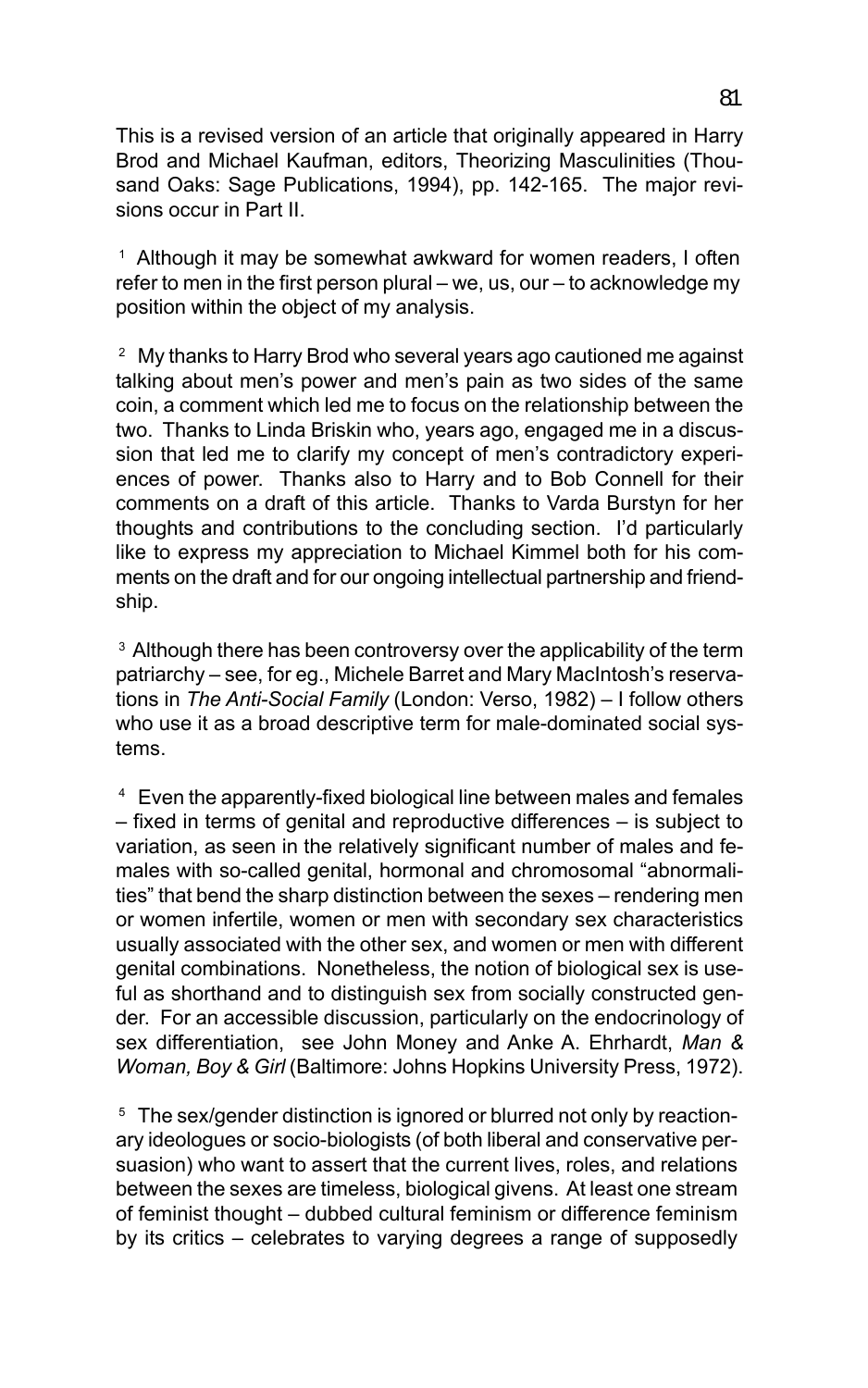timeless and natural female qualities. Similarly, some of those influenced by Jungian thought, such as Robert Bly and the mytho-poetic thinkers, also posit essential qualities of manhood and womanhood. Even those feminists who accept the sex-gender distinction often use the term "gender" when what is meant is "sex" – as in "the two genders" and "the other gender" when in fact there are a multiplicity of genders, as suggested in the concepts of femininities and masculinities. Similarly many feminist women and pro-feminist men refer erroneously to "male violence" – rather than "men's violence" – even though the biological category "male" (as opposed to the gender category "men") implies that a propensity to commit violence is part of the genetic mandate of half the species, a supposition that neither anthropology nor contemporary observation warrants.

 $6$  For a critique of the limits of sex-role theory, see for eg., Tim Carrigan, Bob Connell, and John Lee, "Hard and Heavy: Toward a New Sociology of Masculinity," in *Beyond Patriarchy: Essays by Men on Pleasure, Power and Change*, edited by Michael Kaufman (Toronto: Oxford University Press, 1987)

7 R.W. Connell, *Gender and Power* (Stanford: Stanford University Press, 1987).

<sup>8</sup> The issue of different masculinities is analyzed in various articles in Harry Brod and Michael Kaufman, editors, *Theorizing Masculinities* (Newbury Park: Sage Publications, 1994).

9 Michael Kaufman, *Cracking the Armour: Power, Pain, and the Lives of Men* (Toronto: Viking Canada, 1993).

10 C.B. Macpherson, *Democratic Theory* (London: Oxford University Press, 1973).

<sup>11</sup> Although I am referring here to men's contradictory relationships to masculine power, a parallel, although very different, discussion could also be conducted concerning women relationship to men's power and to their own positions of individual, familial, and social power and powerlessness.

12 See Nancy Chodorow, *The Reproduction of Mothering* (Berkeley: University of California, 1978), Dorothy Dinnerstein, *The Mermaid and the Minotaur* (New York: Harper Colophon, 1977), Jessica Benjamin, *The Bonds of Love* (New York: Random House, 1988), and Gad Horowitz, *Repression. Basic and Surplus Repression in Psychoanalytic Theory* (Toronto: University of Toronto Press, 1977).

13 This paragraph is based on text in Kaufman, *Cracking the Armor*, *op.*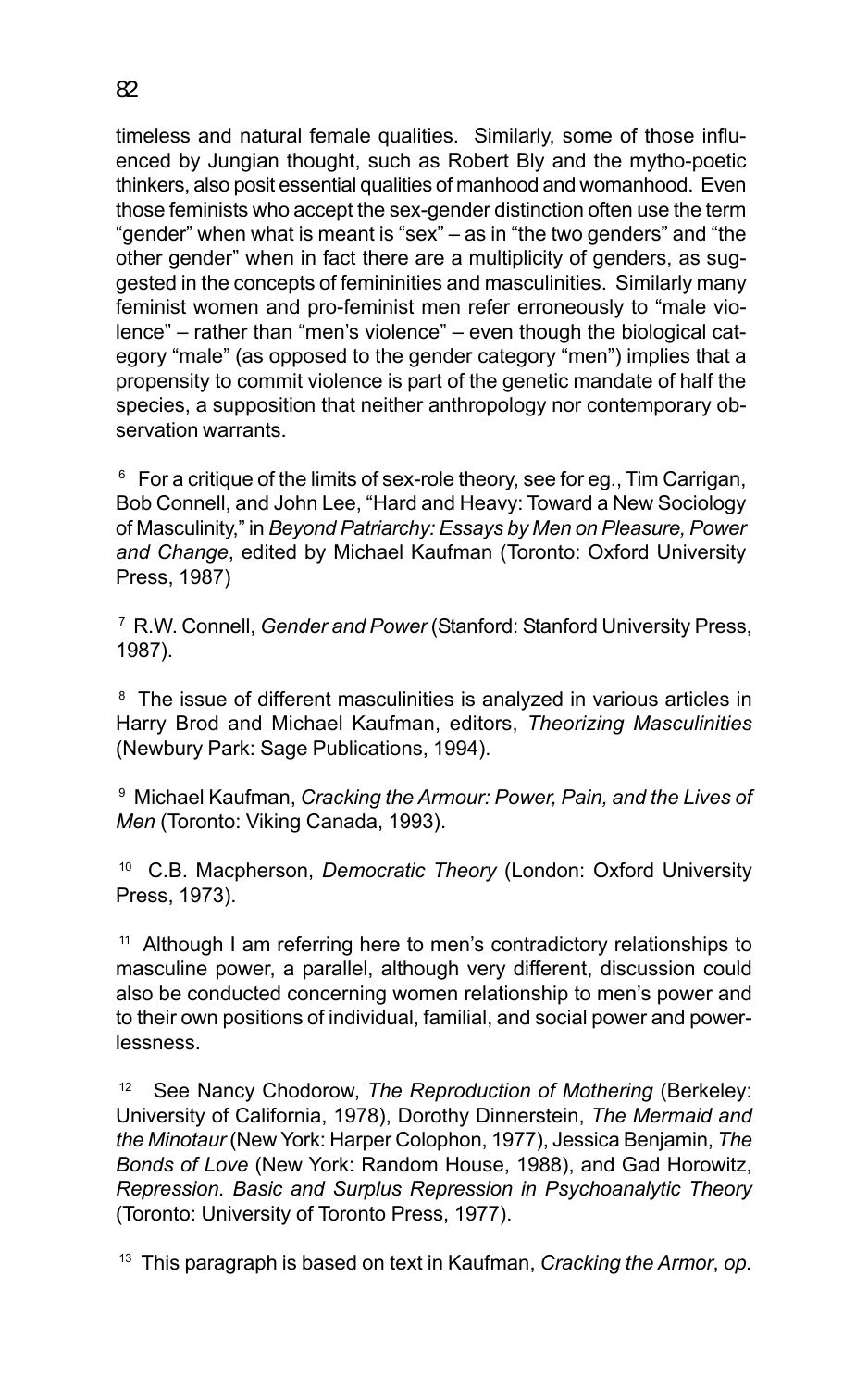*cit*. and Kaufman, "The Construction of Masculinity and the Triad of Men's Violence," in *Beyond Patriarchy*, *op. cit.*

 $14$  I am not implying that the nature of the relations or the conflicts are the same from one family form to another or, even that "the family" as such exists in all societies. (See M. Barrett and M. McIntosh *op. cit.)*

<sup>15</sup> See, for example, the accounts in Sylvia Levine and Joseph Koenig,eds., *Why Men Rape* (Toronto: Macmillan of Canada, 1980) and Timothy Beneke, *Men on Rape* (New York: St. Martin's Press, 1982).

16 Jeff Hearn, *The Gender of Oppression* (Brighton: Wheatsheaf Books, 1987).

<sup>17</sup> Among numerous sources on fatherhood, see Michael E. Lamb, ed. *The Role of the Father in Child Development* (New York: John Wiley & Sons, 1981); Stanley H. Cath, Alan R. Gurwitt, John Munder Ross, *Father and Child* (Boston: Little Brown, 1982). Also see Michael W. Yogman, James Cooley, Daniel Kindlon, "Fathers, Infants, Toddlers: Developing Relationship" and others in Phyllis Bronstein and Carolyn Pape Cowan, *Fatherhood Today* (New York: John Wiley & sons, 1988); and Kyle D. Pruett, "Infants of Primary Nurturing Fathers," in *The Psychoanalytic Study of the Child*, v. 38, 1983; Samuel Osherson, *Finding our Fathers* (New York: Free Press, 1986).

18 Lillian Rubin, *Intimate Strangers* (New York: Harper Colophon, 1984). And see Peter M. Nardi, editor, *Men's Friendships* (Newbury Park: Sage, 1992).

19 Kaufman, *Cracking the Armour* op. cit. And see Varda Burstyn's *The Rites of Men* (Toronto: University of Toronto Press, forthcoming).

<sup>20</sup> The mytho-poetic framework is discussed at length by Michael S. Kimmel and Michael Kaufman in "Weekend Warriors: The New Men's Movement," in Brod and Kaufman, op. cit., pp. 259-288, and in Michael Kimmel, ed., *The Politics of Manhood* (Philadelphia: Temple University Press, 1995), pp. 15-43; and in a previous, shorter version, "The New Men's Movement: Retreat and Aggression with America's Weekend Warriors," in *Feminist Issues*, v. 13, n. 2 (Fall 1993), pp. 3-21.

<sup>21</sup> One fascinating account of total patriarchal control of the home is Naguib Mahfouz's 1956 book *Palace Walk* (New York: Anchor Books, 1990).

22 Michael S. Kimmel and Tom Mosmiller, editors *Against the Tide: Profeminist Men in the United States 1776-1990. A Documentary History* (Boston: Beacon, 1992).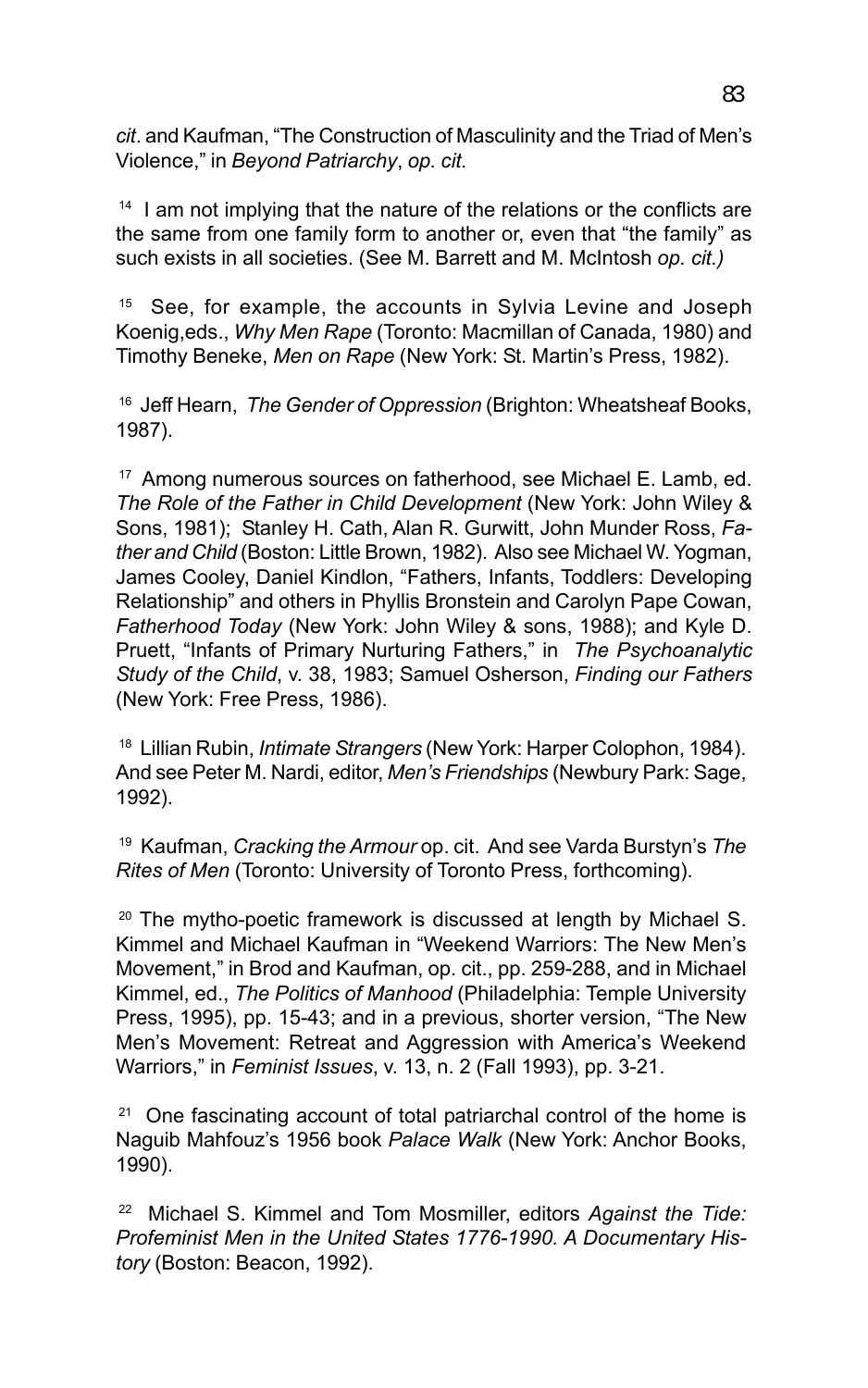<sup>23</sup> A third is the anti-feminist and, at times, unashamedly misogynist, men's rights movement which doesn't concern us in this article.

 $24$  In the 1970s and early 1980s, books and articles by men such as Herb Goldberg and Warren Farrell spoke of the lethal characteristics of manhood – in particular in the ways it was lethal against men. By the time Robert Bly's *Iron John*, made it to the top of the bestseller lists at the end of 1990, vague analyses had crystalized into a broad North American movement with a newspaper, *Wingspan*, men's retreats, groups, drumming circles, regional newsletters, and a string of books that has yet to abate.

There are some positive and potentially progressive aspects to this approach and the work of the thousands of men who participate in some sort of men's group within this framework. One is the simple, but significant, acknowledgment of men's pain; another is the participation of men in men's groups and the decision by men (usually, but not always, straight men) to break their isolation from other men and seek collective paths of change.

On the other hand, as Michael Kimmel and I argue at length elsewhere (Kimmel and Kaufman, op. cit.), the theoretical framework of this movement virtually ignores men's social and individual power (and its relation to pain), ignores what we have called the mother wound (following the insights of feminist psychoanalysis), crudely attempts to appropriate a hodge-podge of indigenous cultures, and pulls men away from the social (and possibly the individual) practises that will challenge patriarchy. My thanks to Michael for the formulation about masculinist politics creating new homosocial space.

 $25$  Although categorizing these two wings of the men's movement is a useful tool for discussion, there are no hard and fast boundaries between the two. A number of the men (more so in Canada than the US) attracted to Robert Bly and the mythopoetic movement are actively sympathetic to feminism and the contemporary struggles of women. Meanwhile, most men pulled towards the pro-feminist framework are also very concerned about enhancing the lives of men. And men, particularly in the latter category, are concerned with the impact of homophobia on all men.

 $26$  My favorite story about the reluctance of many straight people to identify with the need to publically challenge homophobia is told by a colleague who, in Toronto in the early 1980s, was teaching a course on social change. At the student pub after class one night, one of the students was lamenting that he didn't live in another era. It would have been great to live in the late 'thirties, he said, so he could have gone off